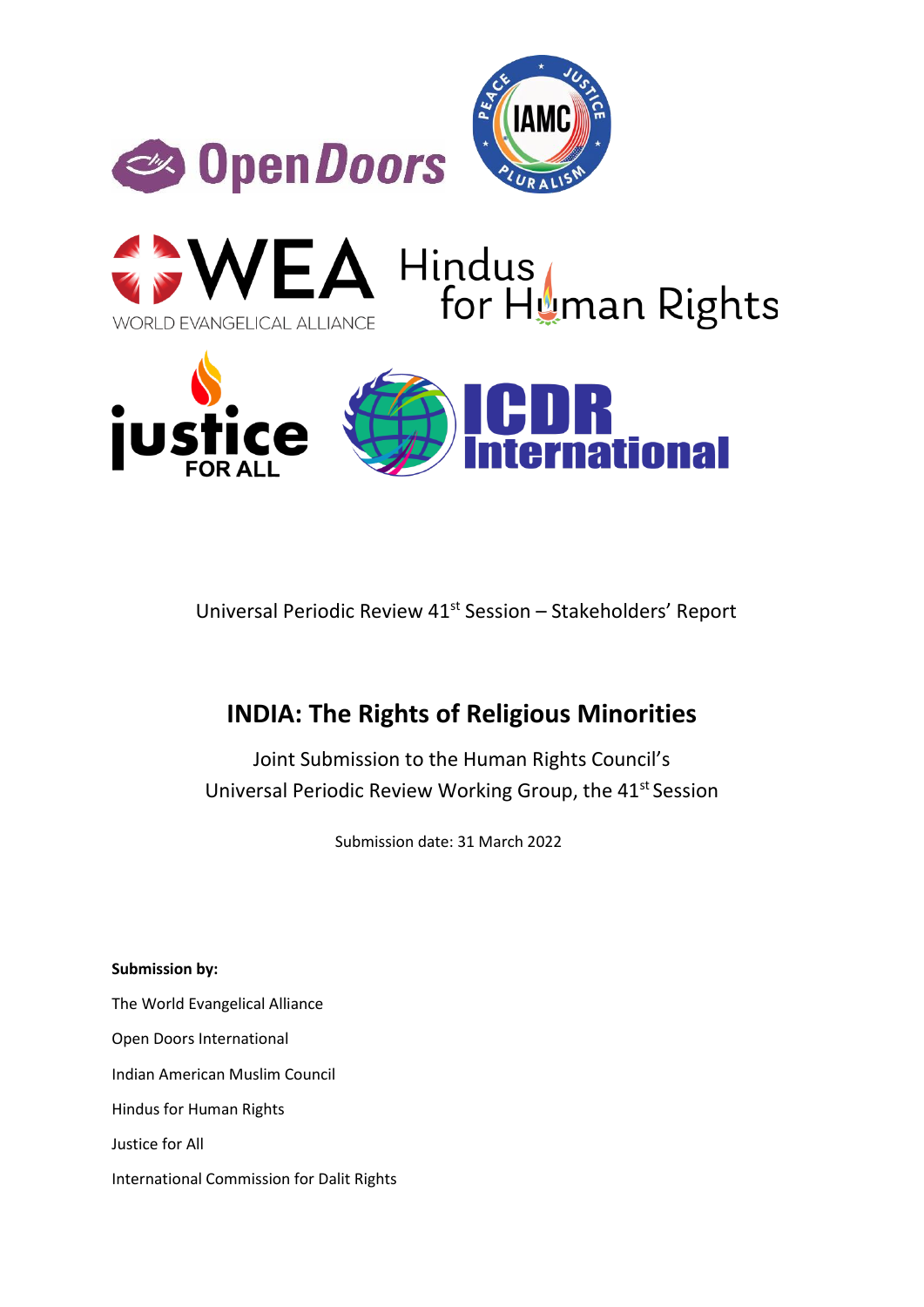**The World Evangelical Alliance (WEA)** is a network of churches in over 130 nations that have each formed an evangelical alliance and over 100 international organizations joining together to give a world-wide identity, voice, and platform to more than 600 million evangelical Christians worldwide.

**Open Doors International (ODI)** is an international NGO that supports communities of Christians from all denominations in more than 60 countries where their fundamental rights are violated because of their faith.

**Indian American Muslim Council (IAMC)** is a Washington, D.C.-based 501(c)(3) nonprofit organization that advocates for civil and political liberties, human rights and religious freedom, both in India and the United States. IAMC works in alliance with a diverse civil rights organizations in the U.S. and globally, too, to advance its advocacy for peace, pluralism and social justice.

**Hindus for Human Rights** is a nonprofit organization founded in 2019. They advocate for pluralism, civil and human rights in South Asia and North America, and we provide a Hindu voice of resistance to caste, Hindutva (Hindu nationalism), racism, and all forms of bigotry and oppression.

**Justice for All** is a human rights organization incorporated in 1999. Having grown from the Bosnian genocide, current projects focus on Rohingya, Uyghur, Kashmir, Sri Lanka and India.

**International Commission for Dalit Rights (ICDR) International** is a leading global movement of people striving to eliminate Caste or Work and Descent-based Discrimination (CWDD), inequality and injustice. With over 255 members across the globe, ICDR collaborates, networks, and provides technical support for its associates, civil society, government agencies, and the communities, as they strive to promote equal opportunities, civil rights, dignity, and rule of law.

For additional information, please contact: Michael Mutzner, WEA Permanent Representative to the United Nations in Geneva at geneva@worldea.org or visi[t https://un.worldea.org](https://un.worldea.org/) 

World Evangelical Alliance C/O RES CP 23, 1211 Geneva 8, Switzerland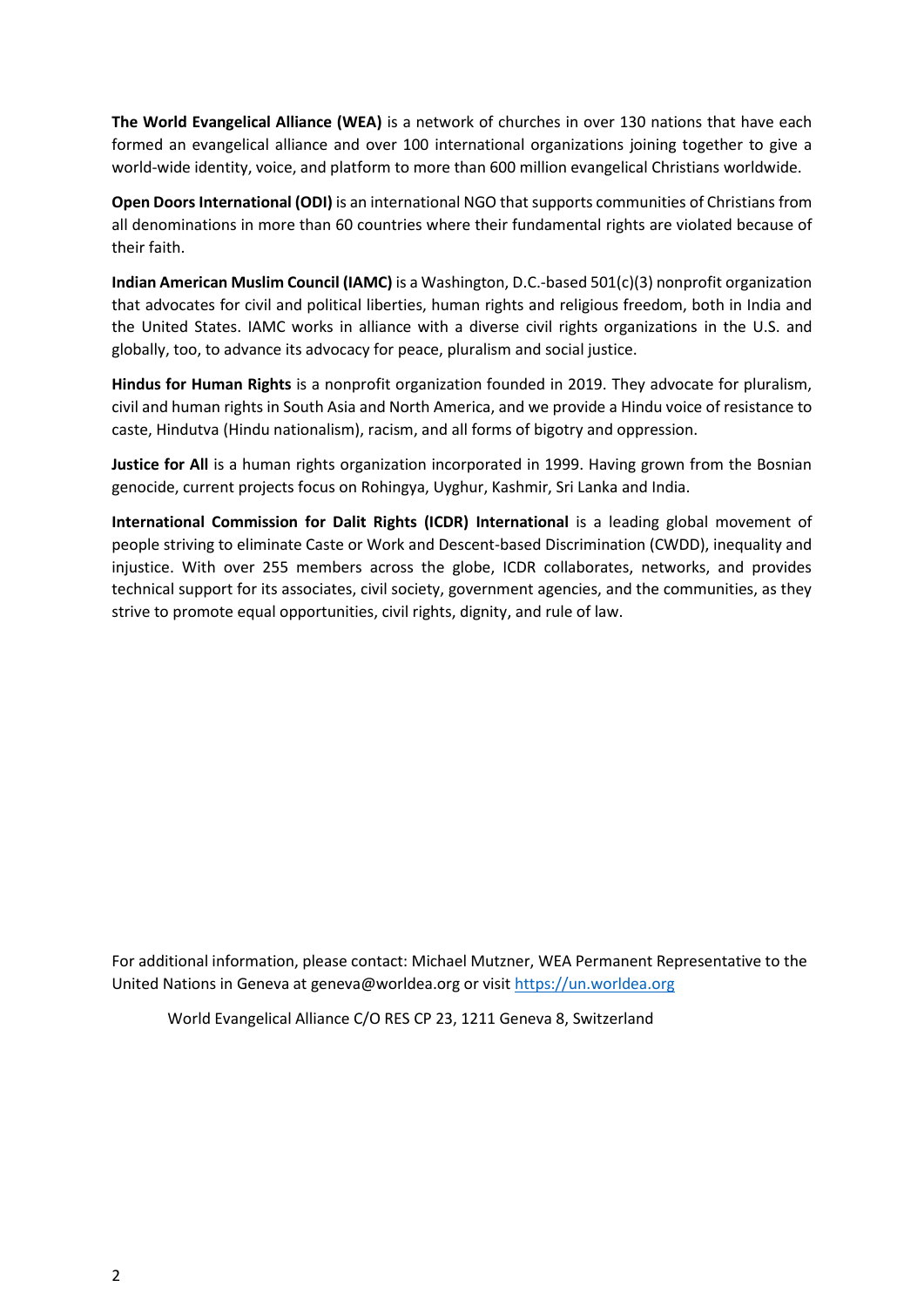# **Table of Contents**

# **Contents**

| $\mathbf{1}$ . |                                                                                                  |
|----------------|--------------------------------------------------------------------------------------------------|
|                |                                                                                                  |
|                |                                                                                                  |
| 2.             |                                                                                                  |
|                |                                                                                                  |
|                | Denial of affirmative action to Christians and Muslims from Scheduled Castes (Constitution Order |
|                |                                                                                                  |
|                |                                                                                                  |
| 3.             |                                                                                                  |
|                |                                                                                                  |
|                |                                                                                                  |
|                |                                                                                                  |
|                | Non-state actors targeting religious minorities: Vigilantism, Mob lynching 11                    |
| 4.             |                                                                                                  |
|                |                                                                                                  |
|                | Curfews, restrictions of peaceful protests and other attacks against the right to assembly 12    |
|                | Targeting associations of and for minorities: The use and abuse of FCRA 12                       |
|                |                                                                                                  |
|                | Administration of Justice: Failures of right to fair trial and right to effective remedy 13      |
|                |                                                                                                  |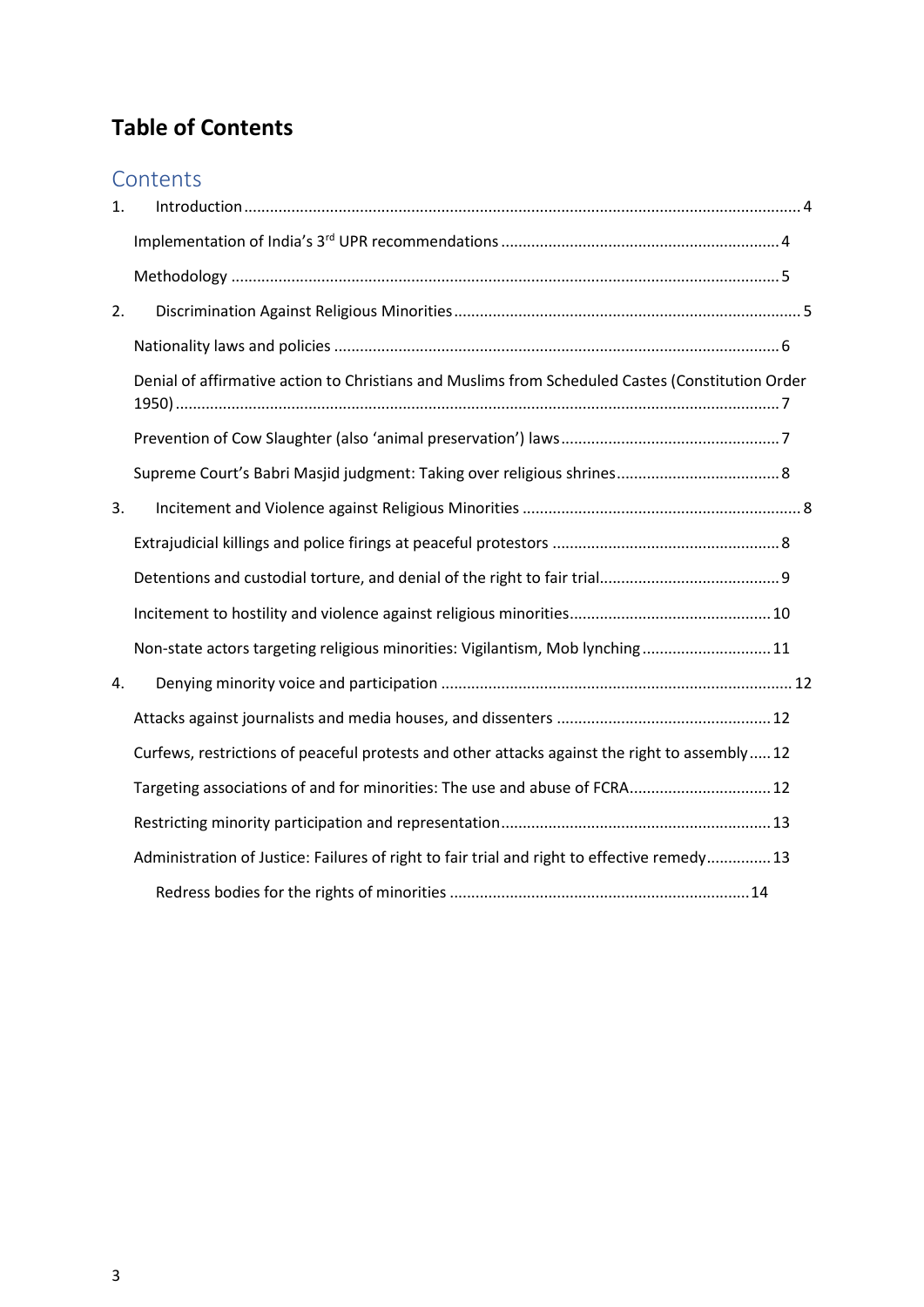# <span id="page-3-0"></span>**1. Introduction**

We, the members of the India Coalition for Minority Rights are honored to jointly submit a stakeholder report on India at its 4<sup>th</sup> UPR cycle. We are a diverse group of faith and non-faithbased NGOs. As friends of India, we are alarmed by the deterioration of the situation of minorities, of the rule of law, and of the overall health of India's democracy. We have come together to make this joint submission, in the hope of constructively engaging with the UPR process and its key stakeholders, to seek positive change for human rights and democracy in India.

Since 2014, India's public sphere has witnessed a marked shift towards a discriminatory consensus that involves the assertion of a violent majoritarian ideology commonly referred to as Hindutva, or 'Hinduness'. Much of what Hindutva stands for is the othering of Indian Christians and Muslims that it sees as hostile elements, posing a threat to the unity of India because their holy lands, and thus allegiance, allegedly lie outside India. The primary goal for Hindutva is to become a Hindu nation where religious minorities such as Christians, Muslims and Sikhs, who together make up over 20% of the population, would either convert to Hinduism, become second-class citizens without fundamental rights or be expelled from the nation and deprived of their citizenship.<sup>1</sup> What has followed is the Hindu nationalists' targeting of minorities, in campaigns of hate and physical attacks, accompanied and facilitated by changes in laws that, in effect, have empowered militant anti-minority groups.<sup>2</sup> Since being voted back to power with a stronger majority in 2019, the BJP has taken several additional steps to make India into a Hindu majoritarian state in law, and for further exclusion of its minorities.<sup>3</sup> There have also been increasing instance of attacks by state forces against minorities, with killings, detentions and custodial torture often reported.<sup>4</sup>

Our submission catalogs some of these human rights abuses and violations against India's large population of religious minorities.<sup>5</sup>

### <span id="page-3-1"></span>**Implementation of India's 3rd UPR recommendations**

India received a total of 249 recommendations in its last UPR in 2017. Of these, 15 related specifically to freedom of religion and minority rights. India *'noted'* the following recommendations on minority rights and related to combating religious intolerance, violence and discrimination (Nos. 161.73, 161.129, 161.130, 161.133); guaranteeing freedom of religion or belief, including abrogating anti-conversion laws (Nos. 161.126, 161.127, 161.128); enacting laws to prevent communal violence (161.49), besides undertaking human rights awareness (No. 161.71). India '*supported'* only 6 recommendations on minority rights – on protecting minorities, among others (No. 161.72, 161.144), providing human rights training for police forces (161.66), and acting against anti-minority violence (No. 161.99).<sup>6</sup>

As our report below will show, in the years since the  $3<sup>rd</sup>$  Cycle review, India has failed to implement the recommendations it 'supported'. Moreover, in not paying heed to the rest of the recommendations that it 'noted', authorities in India have created a situation where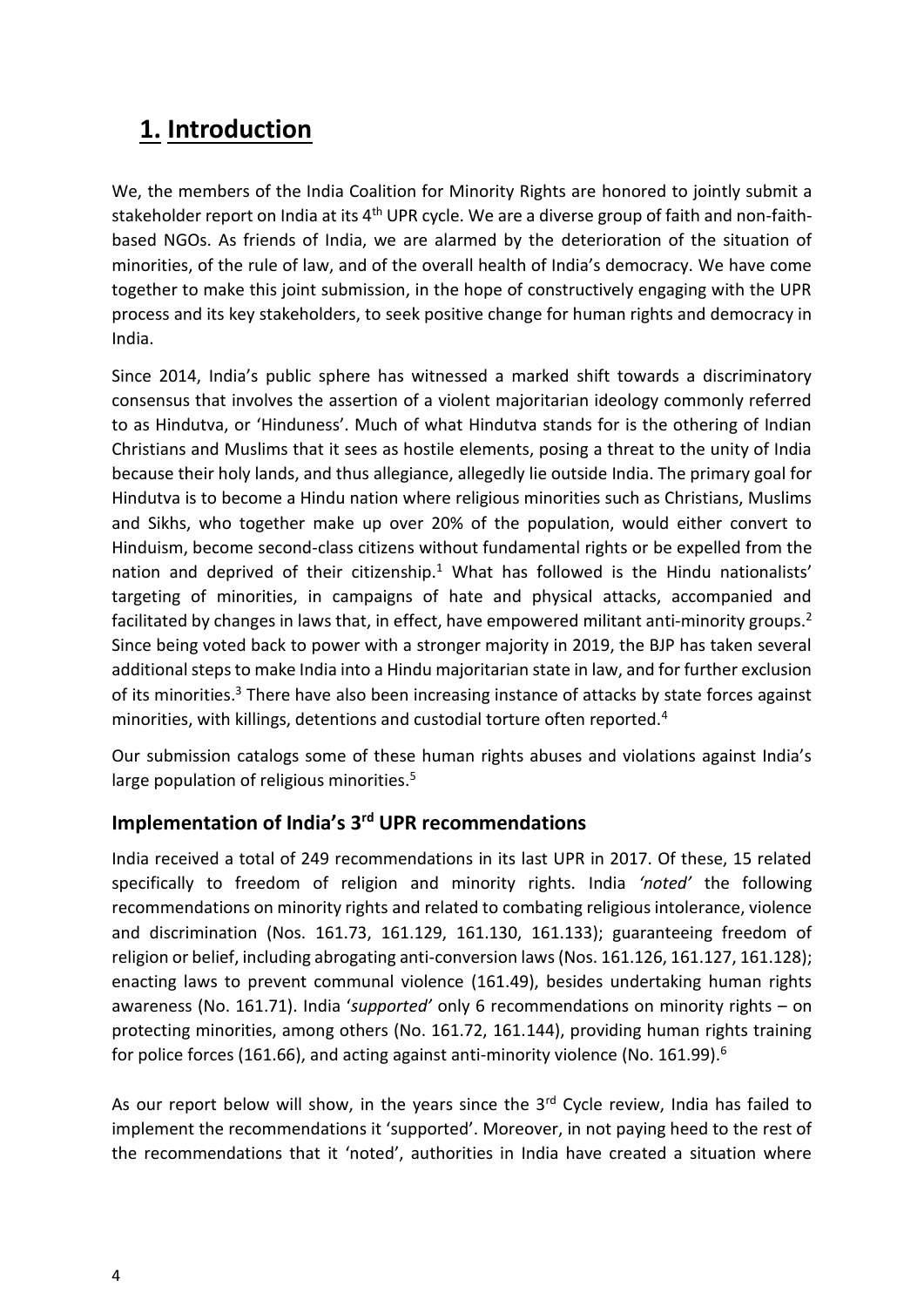incitement and violence against religious minorities have become rife, and minority communities are fast being reduced to second class status.

### <span id="page-4-0"></span>**Methodology**

This report is based on input from coalition members, who have independently undertaken research and reporting on various aspects related to the rights of religious minorities in India. In addition, we quote NGO reports, media accounts and UN sources when corroborating our own respective findings.

# <span id="page-4-1"></span>**2. Discrimination Against Religious Minorities**

## **Anti-Conversion Laws ("Freedom of Religion Acts")**

The Constitution of India guarantees religious freedom under Articles 25 and 26. Article 25 of the Indian Constitution states that all persons are equally entitled to freedom of conscience and the right to freely profess, practice, and propagate religion.<sup>7</sup> However, Indian states have enacted so-called **'Freedom of Religion Acts'** or **anti-conversion laws** that directly contravene with Article 25 of the Indian Constitution. The following eleven states in India have enacted anti-conversion laws: Odisha (in 1967), Madhya Pradesh (1968, 2021), Arunachal Pradesh (1978), Chhattisgarh (2000), Gujarat (2003), Himachal Pradesh (2006), Jharkhand (2017), Uttarakhand (2018) and Uttar Pradesh (2020), Karnataka (2021), Haryana (2022). 8 In 2021, the state of Madhya Pradesh modified its anti-conversion law and made it much more stringent. It now carries prison sentences of up to 10 years for any person found guilty of leading "illegal conversions."

While in the past, anti-conversion laws criminalized conversion on the basis of force, fraud, inducement, or allurement, the recent trend exemplified by the new law in Madhya Pradesh has been to include interfaith 'marriage' as an illegal means of conversion. Karnataka's new law makes 'a promise of marriage' a means of unlawful conversion.

These laws use broad and vague terms (inducement, allurement) that might be interpreted to cover the legitimate expression of many religious beliefs.<sup>9</sup> They fail to clearly define what makes a conversion improper, bestows on the authorities unfettered discretion to accept or reject the legitimacy of religious conversions and to intrude individuals' choice of partners. They require prior notice to, or in some cases approval from, authorities for conversion. Religious conversion is presumed to be illegal (presumption of guilt) and the burden of proof of the legality of the conversion is on the person accused of illegal conversion; in violation of article 14(2) ICCPR. Finally, some of these laws give preferential treatment to re-conversions, for example by stipulating that returning to the forefathers' original religion or to one's own original religion shall not be construed as conversion.

Hindutva vigilantes are strenuous advocates of anti-conversion laws. They falsely claim that Christians and Muslims use coercion, allurements or inducements to convert vulnerable Hindus.<sup>10</sup> These claims are backed by little or no evidence. In fact, a recent study from Pew Research Center found that, despite proselytism and conversions being a very contentious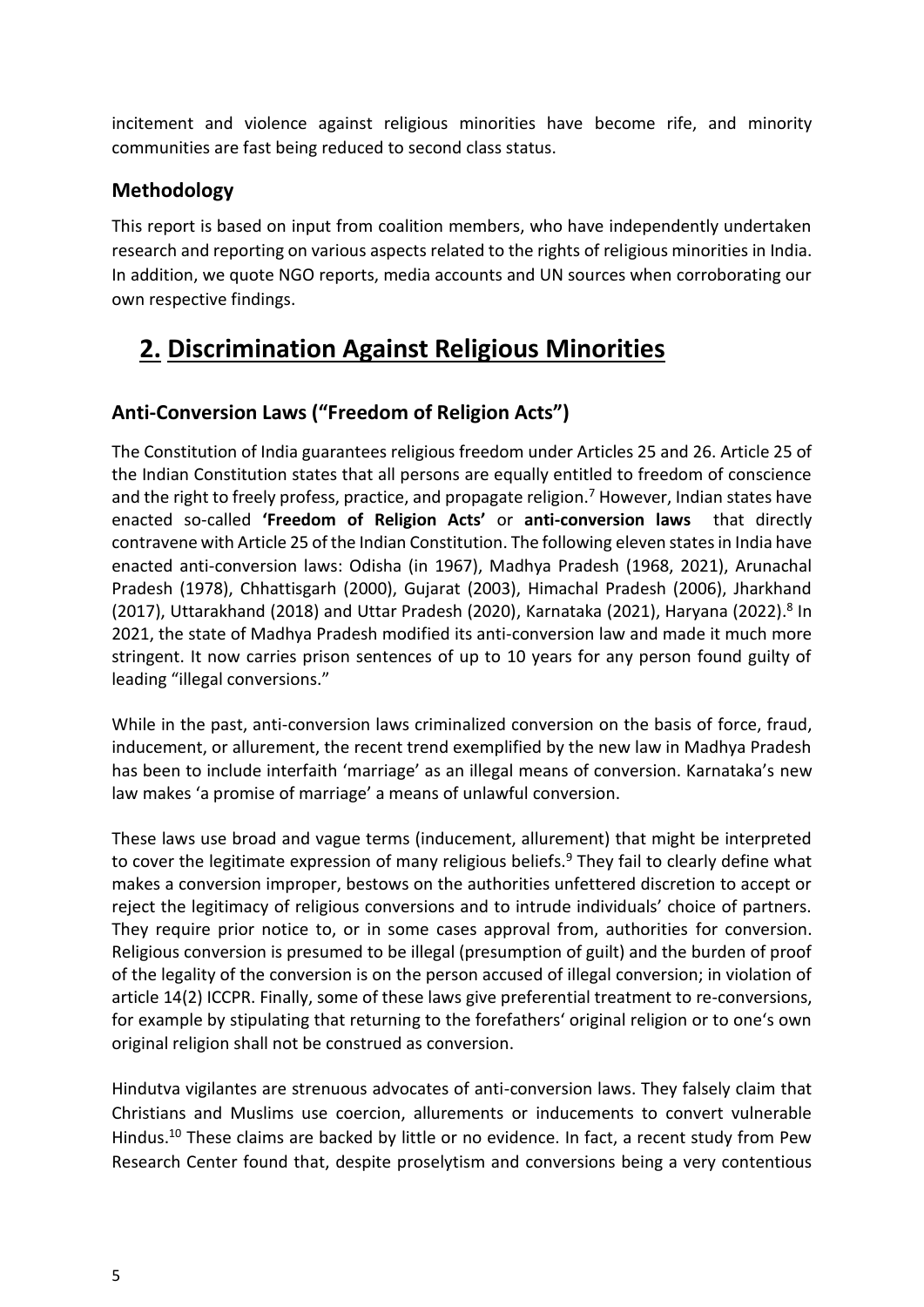political issue, conversions are not very common and have a minimal impact on the overall size of religious groups in India. $11$ 

**Recommendation**: Advise states to repeal anti-conversion laws or modify them to comply with international human rights standards

#### <span id="page-5-0"></span>**Nationality laws and policies**

Since 2017, the Government of India has put in place a body of laws and procedures on nationality and citizenship. These are discriminatory against minorities, especially Muslims.

**The National Register of Citizens** (NRC) in Assam was published in August 2019 excluding a total of 1,906,657 Assam residents<sup>12</sup> – around 6% of the state's population – as of doubtful nationality. Despite fundamental concerns about poor and discriminatory procedures<sup>13</sup> that excluded religious and linguistic minorities, especially women and children among them, highlighted by victim groups<sup>14</sup> as well as human rights bodies  $15$ , authorities have confirmed the finality of the NRC.<sup>16</sup> Appeals against exclusion will be heard by Foreigners Tribunals (FT) that in law have power to declare individuals as 'foreigners' and order their confinement in detention centers. Human rights bodies have documented how FTs are "designed to exclude"<sup>17</sup>, mostly Muslims. Additionally, the National Human Rights Commission's findings include detainees being kept in sub-standard, prison-like conditions and separation of children from their parents.

The NRC was followed by the **Citizenship (Amendment) Act**<sup>18</sup> (CAA), signed into law in December 2019, opening a route to expedited nationality for Hindus, Sikhs, Buddhists, Jains, Parsis and Christians, and excluding Muslims.<sup>19</sup> Discriminating explicitly on grounds of religion and nationality, CAA violates domestic and international law.<sup>20</sup> Muslims, among those excluded from the Assam NRC, will bear the direct impact of the CAA. But as the US Commission for International Religious Freedom warns, the dangers of CAA go far beyond Assam. <sup>21</sup> With the CAA in place, Muslims would primarily bear the punitive consequences of exclusion from the all-India NRC that the central government has been seeking to finalize<sup>22</sup>. Despite the over 150 challenges against the CAA in the Supreme Court, including by several state governments, and the passing of over 2 years, CAA has not yet been struck down by the Court, not even a substantive hearing has been held on it yet.<sup>23</sup>

#### **Recommendations**:

- (i) Regarding the National Register of Citizens in Assam, commence appeals process within a timebound calendar, and ensure Foreigners Tribunals follow set procedures and protocols for hearing appeals and weighing the evidence.
- (ii) Amend the Citizenship (Amendment) Act to remove religion as an eligibility criterion, in line with international human rights standards
- (iii) Ratify UN Statelessness Convention
- (iv) Ratify UN Refugee Convention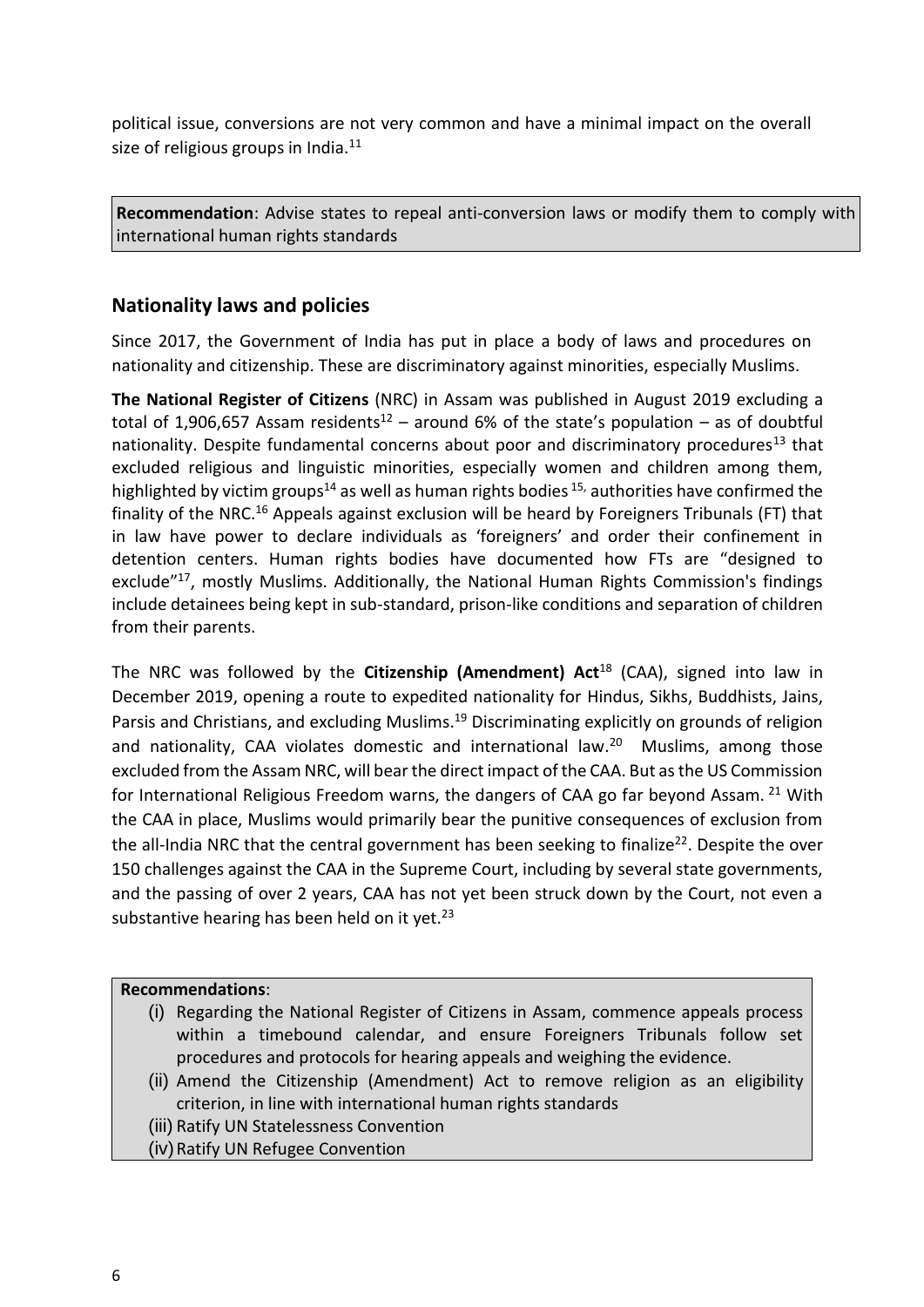# <span id="page-6-0"></span>**Denial of affirmative action to Christians and Muslims from Scheduled Castes (Constitution Order 1950)**

250 million Indians are estimated to be members of the Scheduled Castes, or Dalit Community. They suffer from extreme and persistent forms of discrimination based on descent and traditional occupation. Article 17 of the Indian Constitution seeks to secure the abolition of untouchability. The Presidential Constitution (Scheduled Castes) Order 1950 (10 August 1950) provides special protection and affirmative action measures to members of Scheduled Castes to overcome the effects of centuries of marginalization and oppression. These measures include special social welfare benefits, quotas for educational placements, scholarships and employment opportunities, and the right to seek election in the reserved constituencies from Panchayat (village council) level up to national parliament.

A closer look reveals that the Presidential Order of 1950 is discriminatory on grounds of religion. Initially it specified that no one from a religion other than Hinduism could be recognized as being from a 'Scheduled Caste.' This requirement was subsequently amended as to include other 'Indic' religions, interpreted as Sikhism (1956) and Buddhism (1990), but excluding Christianity and Islam. As a result, Christian Dalits and Muslim Dalits do not benefit from the same privileges that their Hindu, Sikhs and Buddhist counterparts are entitled to by law.

**Recommendation**: Remove all religious references to the application of the 'Scheduled Caste' Constitutional Order 1950 to allow all Dalits – irrespective of religion - to benefit from affirmative action.

### <span id="page-6-1"></span>**Prevention of Cow Slaughter (also 'animal preservation') laws**

20 out of 29 states in India have enacted cow protection laws, according to which cow slaughter is a criminal offence, treated on par with offences such as culpable homicide and slave trading. Many of these laws make the offence cognizable, non-bailable, and shift the burden of proof on the accused, in violation of Article 14(2) of the ICCPR.<sup>24</sup> In 2020, the Uttar Pradesh Legislature amended the Uttar Pradesh Prevention of Cow Slaughter Act of 1955 by prescribing a punishment of imprisonment for up to 10 years<sup>25</sup>. Karnataka, another BJP-ruled state, passed a more stringent Prevention of cow-slaughter and cattle preservation Act in  $2021^{26}$ , prescribing a maximum of seven years of jail term for offenders.

Prevention of cow slaughter laws provides a social and political space for Hindutva vigilantes to justify mob lynching. States with the strictest laws, namely Haryana and Uttar Pradesh, reported higher incidents of lynching, with Muslims disproportionately affected. Christians from Dalit and Adivasi backgrounds have also been targeted, framed by Hindutva vigilantes and falsely accused of cattle trading, sometimes fatally injured and killed by the vigilante mobs<sup>27</sup>. In most cases, the perpetrators of violent acts are not punished, instead the victims and their families face legal action under the cow-protection laws.<sup>28</sup>

Such laws disproportionately affect religious minorities and members of Dalit groups, who usually engage in the meat sector as a means of livelihood and rely on meat as food source.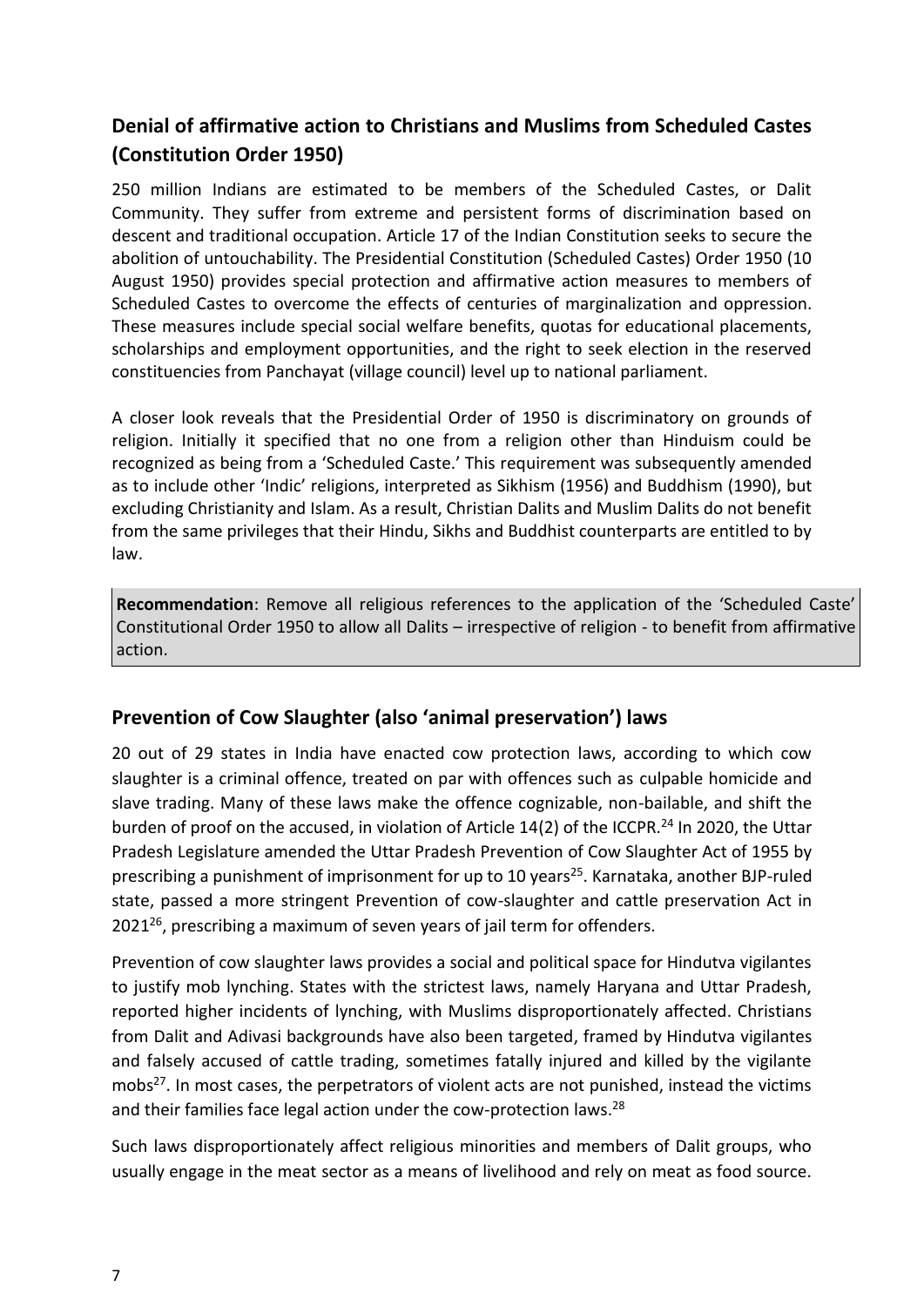In 2017, after the Bharatiya Janata Party (BJP) assumed power in Uttar Pradesh, Chief Minister Yogi Adityanath launched a crackdown on slaughterhouses and meat shops, mostly run by Muslims.

**Recommendation**: Advise states to amend "cow protection laws" to respect the rights to fair trial and to due process, and remove provisions that allow, in law or in procedures, nonstate actors formal role in enforcing the law

### <span id="page-7-0"></span>**Supreme Court's Babri Masjid judgment: Taking over religious shrines**

In November 2019 Supreme Court of India gave its Ayodhya judgment, granting title to the  $16<sup>th</sup>$  century mosque to Hindu parties that the court acknowledged were complicit in its destruction in 1992. The judgment has been criticized as bad in law by experts, for applying a different standard of proof for majority Hindus and minority Muslims.<sup>29</sup> Scholars note how "the extrajudicial purge (of the historical monument) that Hindu extremist mobs enacted in December 1992, the Supreme Court "finished, through judicial opinion".<sup>30</sup> There are now calls and motions in courts to target other historical mosques – such as in Mathura - and convert them into temples.<sup>31</sup>

**Recommendations**: Enact a ban on conversion of religious places of worship

# <span id="page-7-1"></span>**3. Incitement and Violence against Religious Minorities**

Violence against religious minorities has been a long-standing aspect of social and political life in India. However, the rise to power of the BJP in 2014 ushered in a new phase where incidents of violence have increased significantly.

### <span id="page-7-2"></span>**Extrajudicial killings and police firings at peaceful protestors**

In Uttar Pradesh, since 2017, the police have reportedly killed over 140 young men in socalled "encounters" where police claimed that the victim was shot dead in self-defense, but credible sources indicate that the victims did not pose any threat*.* <sup>32</sup> According to police data, between March 2017 and March 2021 the victims of some 37 % of these de facto extra judicial killings were Muslims. (Muslims make up 19% of the population of Uttar Pradesh).  $33$ 

Similarly, in Assam, the police forces have carried out a series of extra-judicial killings resulting in at least 31 deaths, mostly targeting Muslims and ethnic minorities. $34$ 

In December 2019, in response to peaceful protests against the Citizenship (Amendment) Act 2019, 22 protesters and by-standers were shot dead by the police in Uttar Pradesh, all of whom were Muslims.<sup>35 36</sup> Various videos show police directly firing live bullets at protesters, contradicting police claims that deaths were the result of cross-firing by protesters' using illegal firearms. $37$  In addition, many media accounts and witness testimonies rebut the police claims and hint at the possibility that it was the police who provoked the crowd and used excessive force resulting in killings.<sup>38</sup>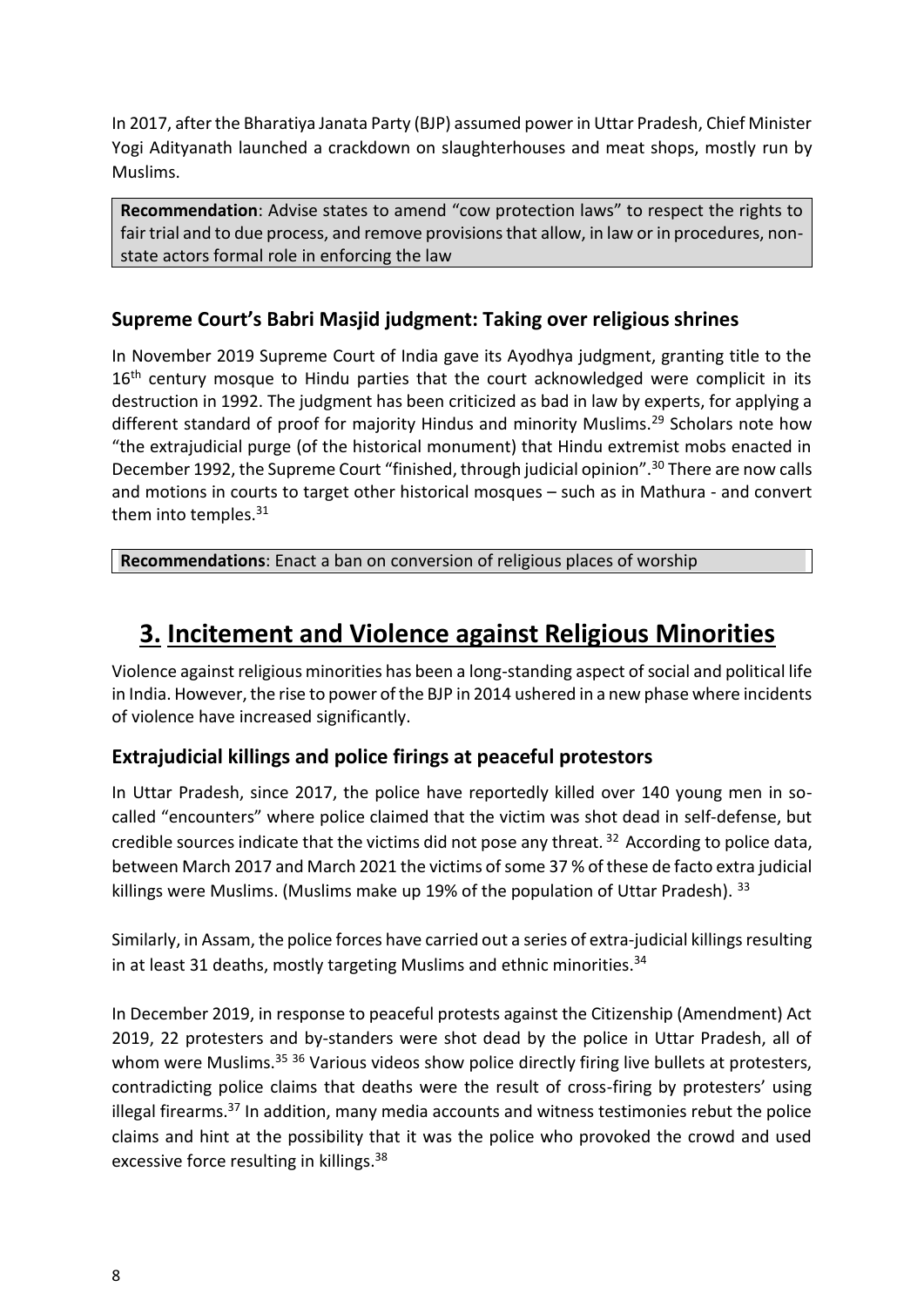In 2021, the police in Assam was reported to have used excessive force against those protesting forced mass evictions of Muslims from their homes, resulting in at least two killings and over 20 injured.<sup>39</sup>

#### <span id="page-8-0"></span>**Detentions and custodial torture, and denial of the right to fair trial**

The Crackdown against anti-CAA protests in Delhi and Uttar Pradesh has also resulted in mass detentions. 18 students and activists, including 16 Muslims, who were part of the anti-CAA protests were detained under false charges of instigating violence in Northeast Delhi district, with the draconian Unlawful Activities Prevention Act (UAPA), 1967, India's principal antiterror law invoked in all cases. 13 continue to be in detention for over 2 years, and are still denied bail.<sup>40</sup>.<sup>41</sup> In Uttar Pradesh, scores of anti-CAA protestors were detained with numbers ranging from 800 to 4500, according to various statements made by the state authorities. Among those arrested were prominent human rights defenders, lawyers, environmental activists, academics, artists, and a number of minors.<sup>42</sup>

Security laws are used increasingly to target religious minorities. In Uttar Pradesh, invocation of UAPA increased significantly since 2017 itself, with over 100 cases being reported every year.<sup>43</sup> Detentions under the UAPA in the state have disproportionately targeted Muslims.<sup>44</sup> Assam too has witnessed a similar pattern of abuse of counter-terrorism laws against Muslims.<sup>45</sup> Recently UAPA was invoked by authorities in eastern Tripura state against 102 persons, including journalists and advocates reporting anti-Muslim violence in October 2021 on social media.<sup>46</sup> Father Stan Swamy, a Jesuit priest who dedicated most of his life to Adivasi rights, was imprisoned in October 2020 under the UAPA and died in prison in July 2021, at the age of 84.<sup>47</sup>

The National Security Act (NSA), a preventive detention legislation<sup>48</sup>, has also been invoked disproportionately in Uttar Pradesh and other states, against Muslims often for minor offences without any reasonable security implications, such as cow slaughter. Recently it was revealed that the NSA was invoked against 139 people up until August that year, of whom, 88 were Muslims. 76 of these for cow slaughter and 12 for anti-CAA protests.<sup>49</sup> Charges under UAPA as well as NSA, and sedition provisions of the Indian Penal Code (IPC), are used to intimidate victims from among minority community and frame human rights defenders as terrorists. There have been allegations of custodial torture too, against minors<sup>50</sup> and women HRDs<sup>51</sup>, besides others.

#### Recommendations

- (i) Ensure Independent Investigation and prosecution in all cases of state violence against minorities
- (ii) Amend laws and procedures, including Unlawful Activities Prevention Act, National Security Act, Public Safety Act, sedition under Indian Penal Code, to ensure compliance with article 9 of the ICCPR and other international human rights standards

(iii) Amend laws and procedures, including repealing section 197 of the Indian Code of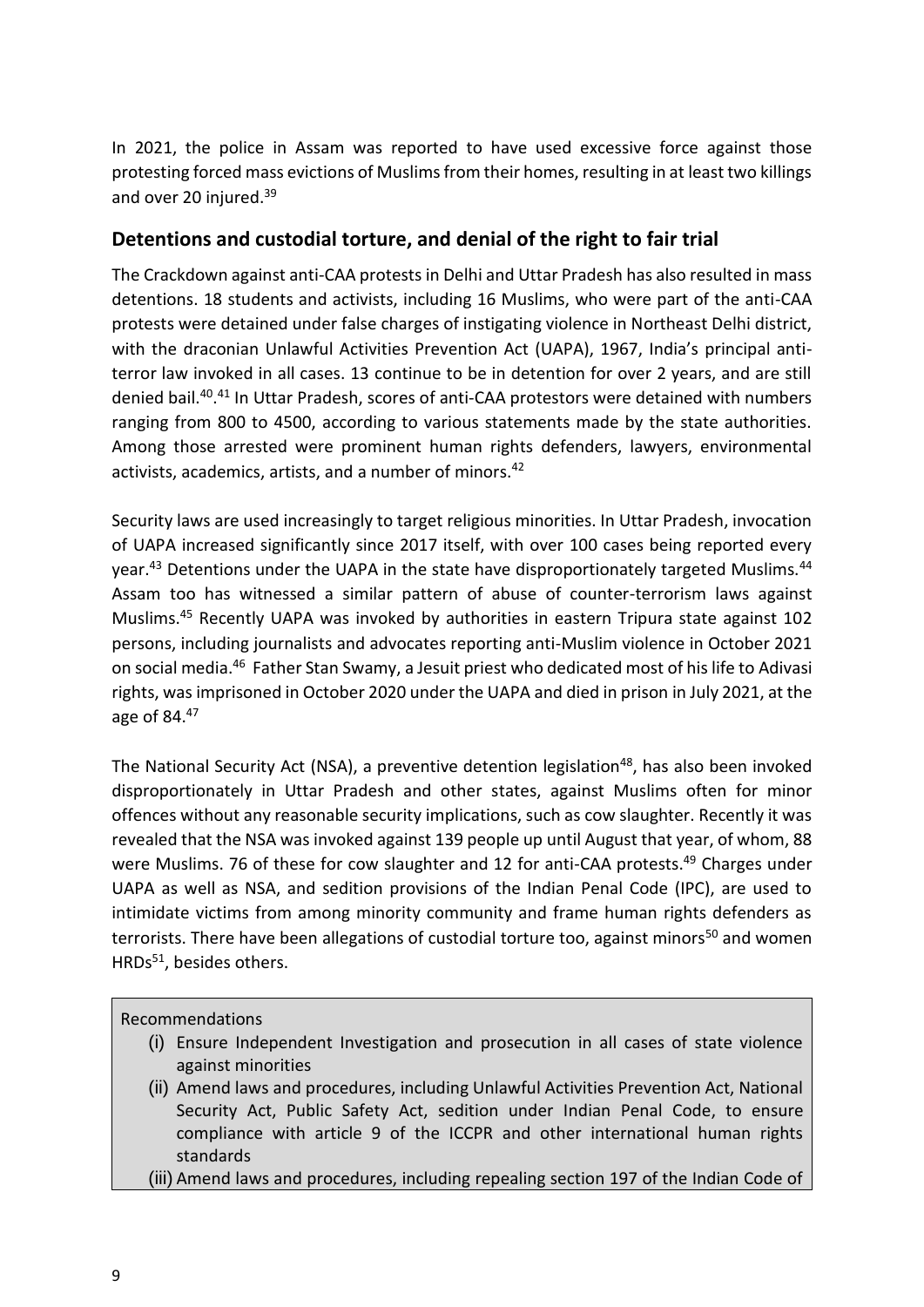Criminal Procedure (1973), that obstruct access to justice for victims of abuses committed by police officers.

#### <span id="page-9-0"></span>**Incitement to hostility and violence against religious minorities**

Senior political leaders, including state ministers and individuals associated with the BJP and their ideological front, the Rashtriya Swayamsevak Sangh (RSS), regularly engage in incitement to discrimination, hostility, and violence against religious minorities in public spaces as well as through online platforms such as Twitter, Facebook, etc. They falsely accuse Muslims, Christians or Dalits of acts such as smuggling cattle, possessing beef, forced or paid religious conversion, attempts at religious intermarriage.

Following the anti-CAA movement, from December 2019 to February 2020, Delhi witnessed a campaign of inciteful speeches by BJP electoral candidates, party leaders, and senior ministers of the central government targeting Muslims and the anti-CAA protestors.<sup>52</sup> Kapil Mishra's speeches are emblematic $53$ , of many such. $54$ 

With the onset of COVID-19 in March- April 2020, Muslims across India became the target of hate, vilification, and incitement, with orchestrated campaigns<sup>55</sup> by BJP leaders and pro-BJP TV channels<sup>56</sup>, together with social media platforms, blaming Muslims for spreading the virus, and calling for direct action against them. This anti-Muslim targeting spilled over into realworld violence, economic boycotts, and denial of public services. <sup>57</sup>

In the state of Chhattisgarh, where episodes of violence against Christians have skyrocketed during 2021 and continuing to rise at alarming rates during 2022, a Hindu leader, in presence of local BJP leaders, called for the beheading of Christian 'converters'.<sup>58</sup>

In Assam, during the state legislative assembly elections in 2021, BJP candidates were reported to have repeatedly made incendiary speeches against the Bengali-speaking Muslims in the state equating them as 'termites' or illegal migrants, or encroachers.<sup>59</sup>

Most recently, at Hindu religious conferences across several sites, senior leaders have been pledging the destruction of the Muslim community and urging their followers to take to arms.<sup>60</sup> Calls for "cleanliness drive" against Muslims and to kill "at least 2 million" have been repeated in these 'religious parliaments' (Dharam Sansads) by some of the most prominent leaders, all with strong links to the ruling party. They also called to "rape and impregnate" Muslim women.<sup>61</sup> Separately, hundreds pf prominent Muslim women were, on New Year day, sold in mock auctions on social media, in an obvious attempt to dehumanize them.<sup>62</sup>

This climate of hatred and intolerance empowers vigilantes to engage in acts of violence and discrimination against members of religious minorities as well as incite others to imitate their example. Apart from regular incidents of mob-lynching, daily life for religious minorities is now marked by fear, and a heightened sense of abandonment by the government. So far, the Indian government has been silent, failing to condemn violence against religious minorities. Nor has it promoted public messaging encouraging intercommunal harmony, an alternative to incitement to violence and discrimination, neither has it taken any action against its party members who made these threats on public fora.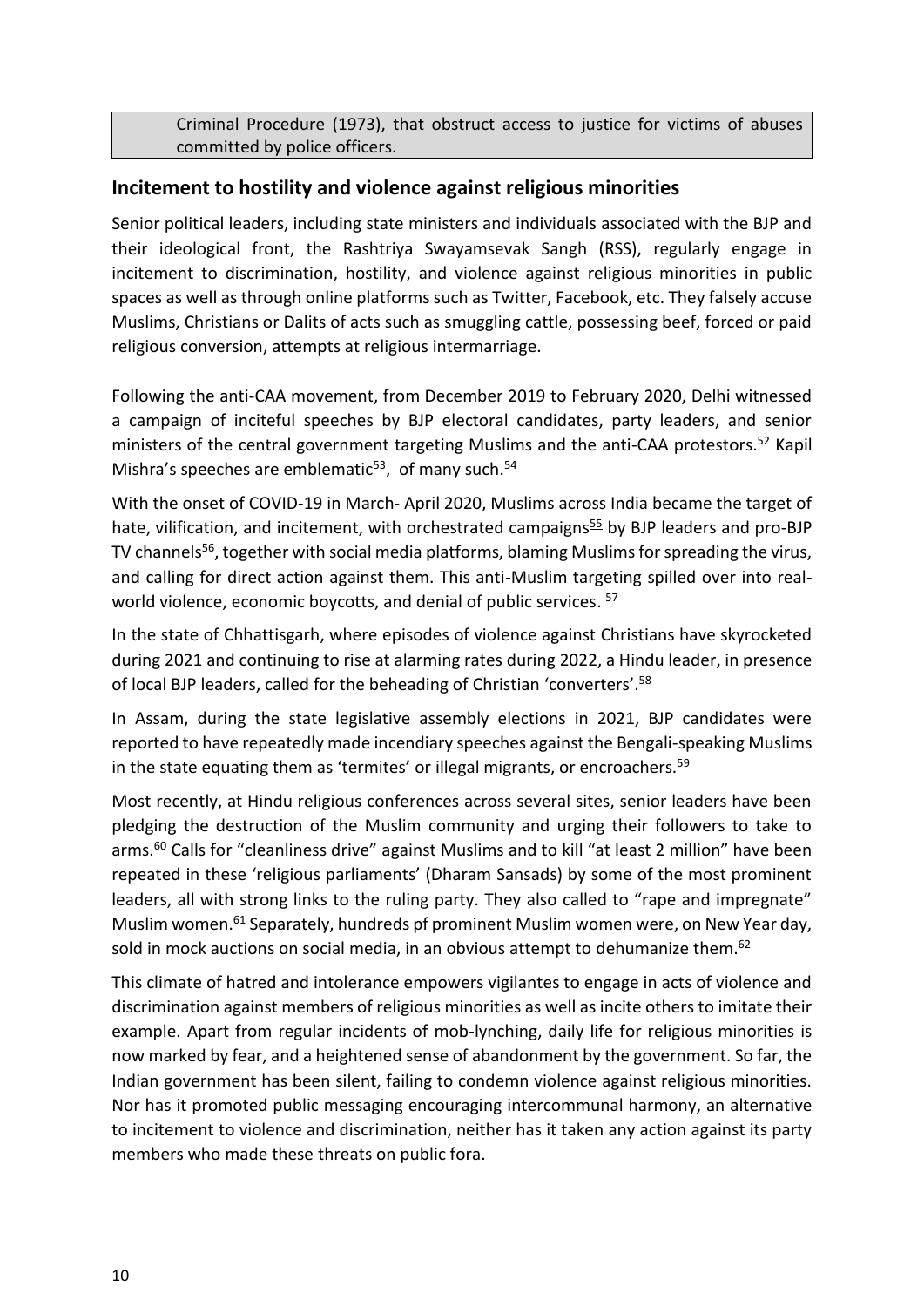Recommendations

- (i) State officials should publicly condemn extremist ideology which promotes and condones violence and discrimination against religious minorities in India, including Muslims and Christians.
- (ii) Promote media literacy to identify widespread misinformation by including it as a critical component in the education policy.

#### <span id="page-10-0"></span>**Non-state actors targeting religious minorities: Vigilantism, Mob lynching**

Since 2014, and especially since 2017, there has been a steady increase in the incidence of violent attacks by private actors targeted at civilians because of their religious identity.<sup>63</sup> The attacks take the form of mob lynching including those resulting in death, attacks on religious infrastructure; property and livelihoods.<sup>64</sup> Between 2017 and 2021, an average of 350 violent incidents against Christians or their property have been documented. While research methods vary, key organizations documenting violence against Christians, including by Evangelical Fellowship of India, Open Doors, Aid for the Church in Need, and Persecution Relief, have all noted tangible and significant increase of mob violence against Christians and attacks on property of Christians since 2014. Political discourses including by top politicians, coupled with political initiatives such as anti-conversion legislation, have incentivized and legitimized violence against religious minorities. In 2021, Christians in India experienced a 74% increase in incidents of violence from 2020. Many experts working with minority groups in India are of the opinion that this number is just the tip of the iceberg since reporting a crime in India is a challenging task in itself.

Muslims have suffered some of the most vicious and sustained of these violent campaigns carried out on various pretexts, viz. cow slaughter; 'love jihad', 'corona jihad', 'land jihad', 'employment jihad', among other bogeys. A database<sup>65</sup>, records 212 instances of hate crime between 2014 and 2020. Of these, more than 50 per cent were against Muslims. Almost 30 per cent of all cases resulted in death, over 80 per cent of which were Muslims. In a remarkable 71 per cent of the cases where information was available, police investigated the victims for crimes, rather than the perpetrators.<sup>66</sup> Muslim localities are often attacked and collective punishment meted out by authorities in retribution.<sup>67</sup> Muslim businesses continue to be targeted, forced to shut down, $^{68}$  and boycotted by local communities. $^{69}$ 

In February 2020, during what was an organized campaign of Hindu groups working with BJP leaders, Muslim communities in Northeast Delhi district witnessed four-days of targeted violence which led to 53 dead, including 40 Muslims, and scores grievously injured<sup>70</sup>, prompting UN mandate holders to take note.<sup>71</sup>

Recommendations

- (i) Ensure independent investigation and prosecution in all cases of incitement against religious minorities and provide reparations to victims of violence
- (ii) Ensure public counting and reporting of anti-minority incitement and violence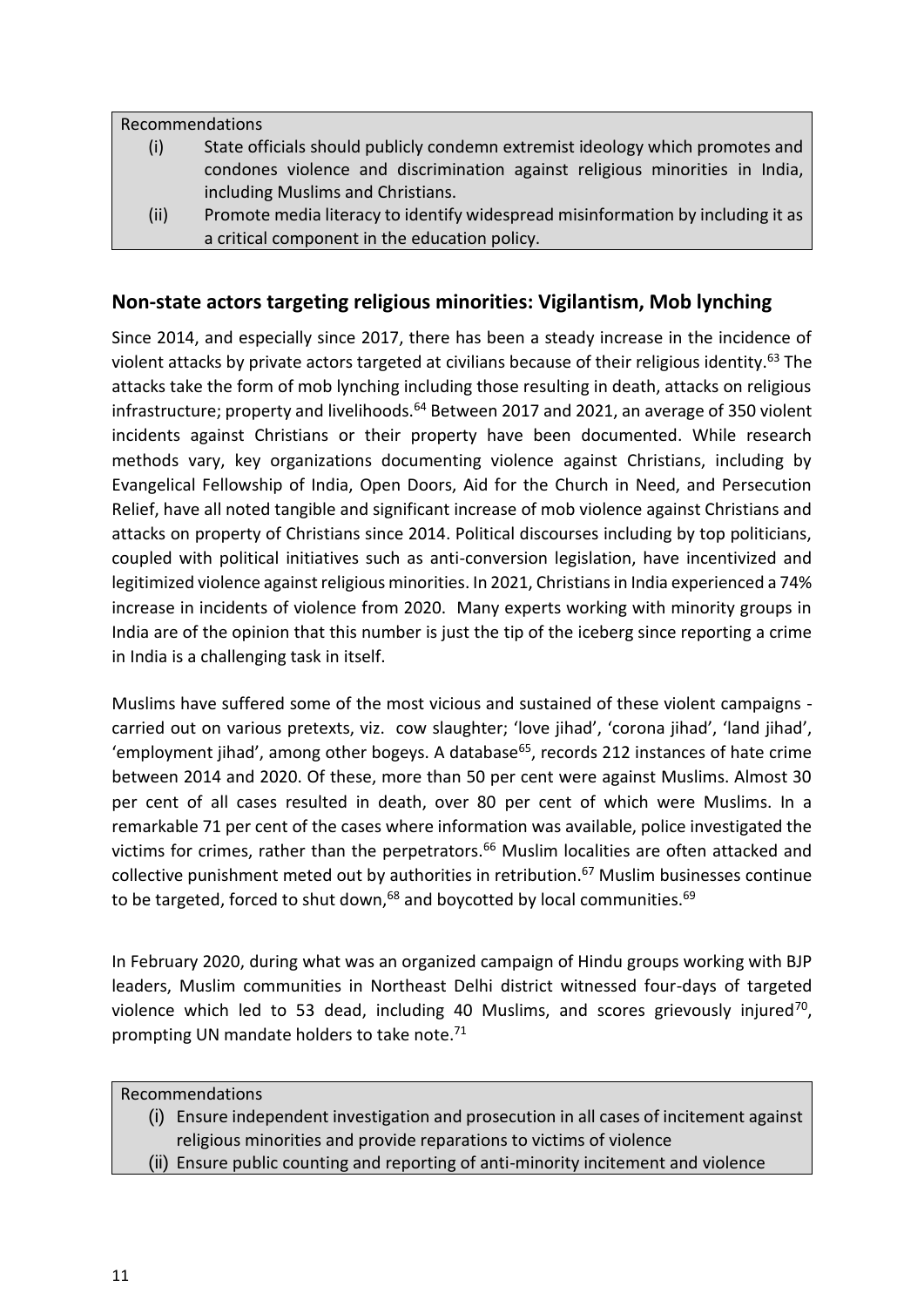# <span id="page-11-0"></span>**4. Denying minority voice and participation**

During the past few years the people of India have experienced blanket bans on protests, internet shutdowns, and surveillance, besides the targeting of minority institutions. At the same time, human rights organizations, journalists as well as media houses who speak of the concerns of minorities, and human rights more broadly, have been subjected to physical, financial, and social reprisals.

### <span id="page-11-1"></span>**Attacks against journalists and media houses, and dissenters**

Journalists who were reporting on the CAA movement have been repeatedly attacked and harassed. In several high-profile incidents, 'raids' by serious crime agencies of the central government, including Enforcement Directorate, and Central Bureau of Investigation were carried out at the offices of news outlets critical of the government, without any evidence of alleged crimes. These include Newsclick, and NDTV. In Assam, police forces barged into offices of a private news channel and assaulted their staff with batons for reporting on anti-CAA protests.<sup>72</sup>

# <span id="page-11-2"></span>**Curfews, restrictions of peaceful protests and other attacks against the right to assembly**

In December 2019 authorities imposed blanket curfews banning assembly of over 4 people across regions, in Uttar Pradesh, Delhi, Assam, ahead of anticipated protests against the enactment of the CAA.<sup>73</sup> The curfews deprived the population of their legitimate democratic right to protest against a law that was seen as being fundamentally discriminatory.<sup>74</sup> The Police also instructed cellular companies to cut communications in key areas where they apprehended large scale protests. Reports have shown that areas under curfew were mostly Muslim concentration areas.<sup>75</sup>

## <span id="page-11-3"></span>**Targeting associations of and for minorities: The use and abuse of FCRA**

NGOs, especially those working on human and minority rights issues, have been targeted for shut down through the Foreign Contribution Registration Act (FCRA)  $^{76}$  – a statute to regulate foreign remittance in India.<sup>77</sup>

In January 2022, close to 6,000 organizations had their FCRA registration revoked, thus becoming ineligible to receive overseas funds.<sup>78</sup> This has brought to approximately 20,000 the number of Indian non-profit organizations that have lost their FCRA licenses since 2011. FCRA renewal decisions for the remaining approximately 17,000 NGOs, including those who lost their license but have appealed, will be due on 31 March 2022. Several prominent NGOs have suffered FCRA targeting, $79$  whilst others have been the subject of other draconian laws. $80$ 

The crackdown on NGOs using FCRA is indicative of how the FCRA regime undermines key human rights.<sup>81</sup> First, FCRA regulations and practices have created an environment that hinders the enjoyment of the right to freedom of assembly and association. The stringent requirements and restrictions of FCRA regulations cannot be deemed as 'necessary in a democratic society,' in accordance with international law. Second, the government of India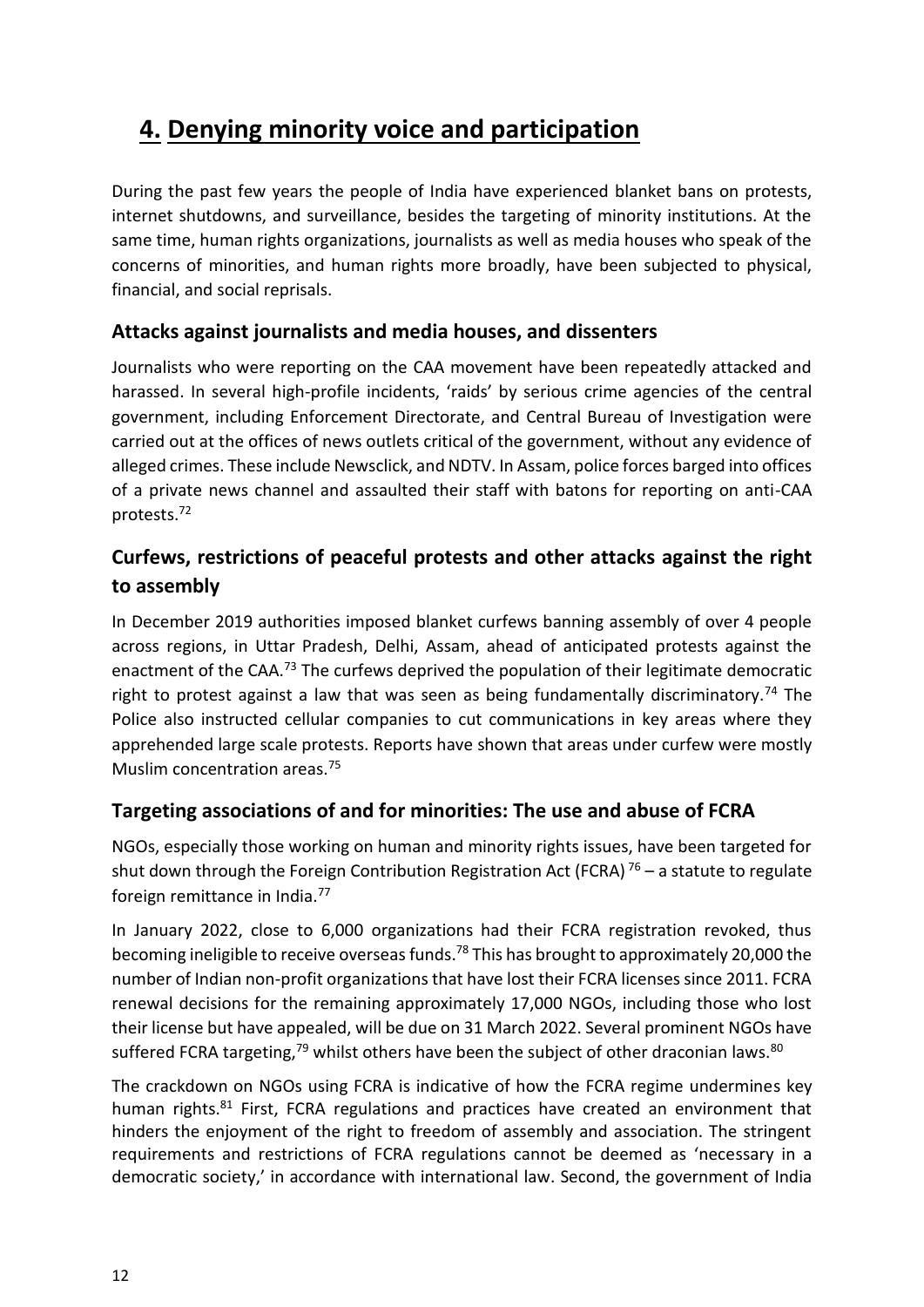has revoked or refused to renew FCRA licenses as a reprisal measure against NGOs, including those serving and advocating for the rights of religious minorities.

| <b>Recommendations</b> |                                                                                    |  |  |
|------------------------|------------------------------------------------------------------------------------|--|--|
| (i)                    | Repeal or significantly amend Foreign Contribution Regulation Act (FCRA) to comply |  |  |
|                        | with international human rights standards                                          |  |  |

#### <span id="page-12-0"></span>**Restricting minority participation and representation**

Political and economic participation among religious minorities has historically been limited.<sup>82</sup> This has resulted in poor access to resources and capacity for citizens and groups working for religious minority groups. $83$  Often, policy making has also been hostile to religious minorities.<sup>84</sup> As a result, improvement in the socio-economic situation of minority groups has been very modest. <sup>85</sup> Similarly, minority representation has always been poor - especially for Muslims and Christians. As data on representation in Parliament and in public sector jobs shows, these current trends are more the norm, historically, than the exception. 86

#### Recommendations:

- (i) Create avenues for greater minority representation in police forces, civil service, justice institutions, elected bodies
- (ii) Pursue training and sensitization on minority and human rights among police, civil services, judiciary
- (iii) Enact better policies and programs, and foster greater public investment for minority inclusion and impact: livelihoods, education, health, housing and urban services
- (iv) Collect and publish data, disaggregated by religious groups on representation in elected bodies, public employment, including armed and police forces; and on working of programs and policies for minority inclusion

## <span id="page-12-1"></span>**Administration of Justice: Failures of right to fair trial and right to effective remedy**

Evidence shows that law enforcement officials refuse or inordinately delay the filing of complaints against Hindutva vigilantes. Police are also quick to file a counter complaint by the vigilantes against Christian and Muslim victims of violence. And courts in most cases have either been prevented from intervening or have not acted expeditiously in matters where judicial action was warranted, as in habeas corpus cases. $87$  There is also reprisal against victims for seeking justice and officials delay compensation or use government machinery to intimidate religious minorities with various kinds of paperwork. In the lower courts, judges do not take such cases seriously, fail to hold officials accountable and on other occasions, have allowed cases to drag on for years leading to petitioners losing all expectations of obtaining justice.

Despite strong powers to intervene, higher courts (Supreme Court and High Courts) have remained relatively passive in the face of visible, serious human rights abuses against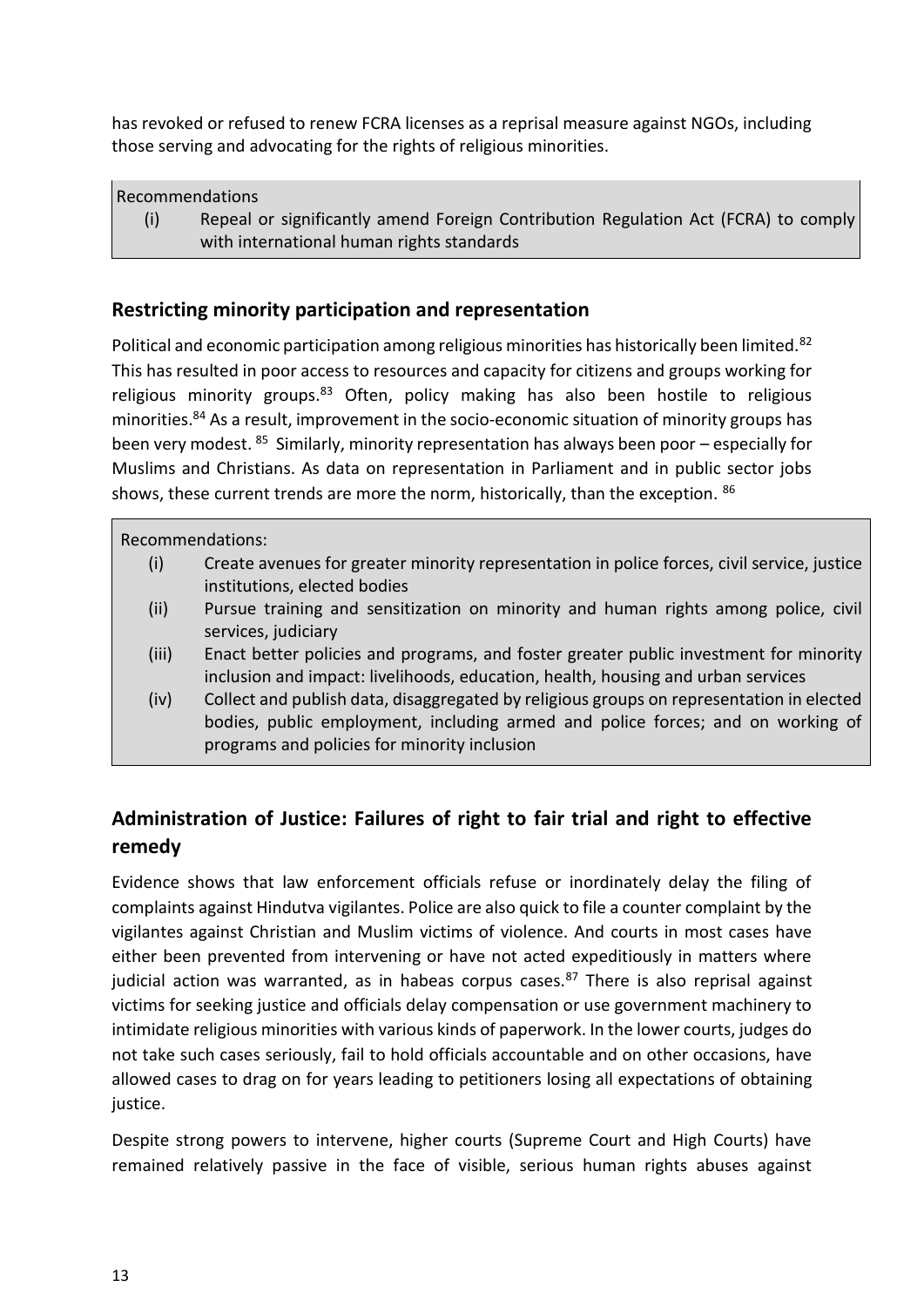minorities. As a result, police officers or political leaders are seldom charged, investigated, or prosecuted. The same can be said about powers of the Indian judiciary to review legislations for compatibility with fundamental constitutional rights.

Recommendations

- **(i)** Take appropriate administrative and legal action against officials responsible for unfair independent investigation and prosecution of crimes against minorities
- **(ii)** Ensure the efficient functioning of Police Complaints Authorities (PCA) in all the states to take disciplinary action against erring police officers.
- **(iii)**Establish a judicial accountability mechanisms to ensure accountability of judges and courts responsible for decisions contrary to legal or constitutional standards.

### <span id="page-13-0"></span>**Redress bodies for the rights of minorities**

The main institutions for protection and promotion of the rights of minorities are the National Human Rights Commission (NHRC), and the National Commission for Minorities (NCM).<sup>88</sup> National and state-level commissions face multiple challenges. Not all states have established their respective human rights commission or commission for minorities. In states where State Human Rights Commissions exist, there are too many vacant seats, and procedures for appointing members lack the required fairness and transparency. As with the judiciary, NHRC and NCM, not to speak of their state formations, have passively stood by as minorities have been targeted and their rights denied.

Recommendation

(i) Ensure that an active state Human Rights commission and State Minorities Commission is operational in every state, and that the members of the commissions are appointed through transparent and non-partisan procedures.

<sup>&</sup>lt;sup>1</sup> "Destructive Lies: Disinformation, speech that incites violence and discrimination against religious minorities in India", Open Doors International, 2021, available at:

[https://www.opendoors.no/Admin/Public/DWSDownload.aspx?File=%2fFiles%2fFiles%2fNO%2fIndiakampanje](https://www.opendoors.no/Admin/Public/DWSDownload.aspx?File=%2fFiles%2fFiles%2fNO%2fIndiakampanje-2021%2fLSE-Report-Destructive-Lies-Full-version-DIGITAL.pdf) [-2021%2fLSE-Report-Destructive-Lies-Full-version-DIGITAL.pdf.](https://www.opendoors.no/Admin/Public/DWSDownload.aspx?File=%2fFiles%2fFiles%2fNO%2fIndiakampanje-2021%2fLSE-Report-Destructive-Lies-Full-version-DIGITAL.pdf)

<sup>2</sup> <https://www.bbc.co.uk/news/world-asia-india-51382414>

[https://caravanmagazine.in/politics/adityanath-reign-of-terror.](https://caravanmagazine.in/politics/adityanath-reign-of-terror)

<sup>&</sup>lt;sup>3</sup> Including NRC Assam, [https://www.bbc.co.uk/news/world-asia-india-49520593.](https://www.bbc.co.uk/news/world-asia-india-49520593) Abrogations in Kashmir, [https://www.bbc.co.uk/news/world-asia-india-49234708.](https://www.bbc.co.uk/news/world-asia-india-49234708) **B**abri Masjid judgement, [https://www.bbc.co.uk/news/world-asia-india-50355775.](https://www.bbc.co.uk/news/world-asia-india-50355775) 

<sup>4</sup> Human Rights Watch annual report 2020, 2021, Amnesty International annual Report, 2020, 2021. USCIRF annual report, 2020, 2021.

<sup>&</sup>lt;sup>5</sup> Sikhs, Buddhists, Parsis, Christians and Muslims, and Jains are legally considered to be minority religious communities. They constitute approximately 20% of India's population which is majority-Hindu.

<sup>6</sup> Working Group on Human Rights in India and UN. Universal Period Review (UPR) Mid Term Report 2020. Assessing India's Implementation of UPR – III Recommendations.

<sup>7</sup> The Constitution of India, available at: [https://legislative.gov.in/sites/default/files/COI.pdf.](https://legislative.gov.in/sites/default/files/COI.pdf)

<sup>8</sup> Minorities Rights and the Right to Freedom of Religion or Belief in India – Joint Report to the Human Rights Committee's 126th Session, World Evangelical Alliance, May 9, 2019, [https://un.worldea.org/minorities-rights](https://un.worldea.org/minorities-rights-and-the-right-to-freedom-of-religion-or-belief-in-india-joint-report-to-the-human-rights-committees-126th-session/)[and-the-right-to-freedom-of-religion-or-belief-in-india-joint-report-to-the-human-rights-committees-126th-](https://un.worldea.org/minorities-rights-and-the-right-to-freedom-of-religion-or-belief-in-india-joint-report-to-the-human-rights-committees-126th-session/)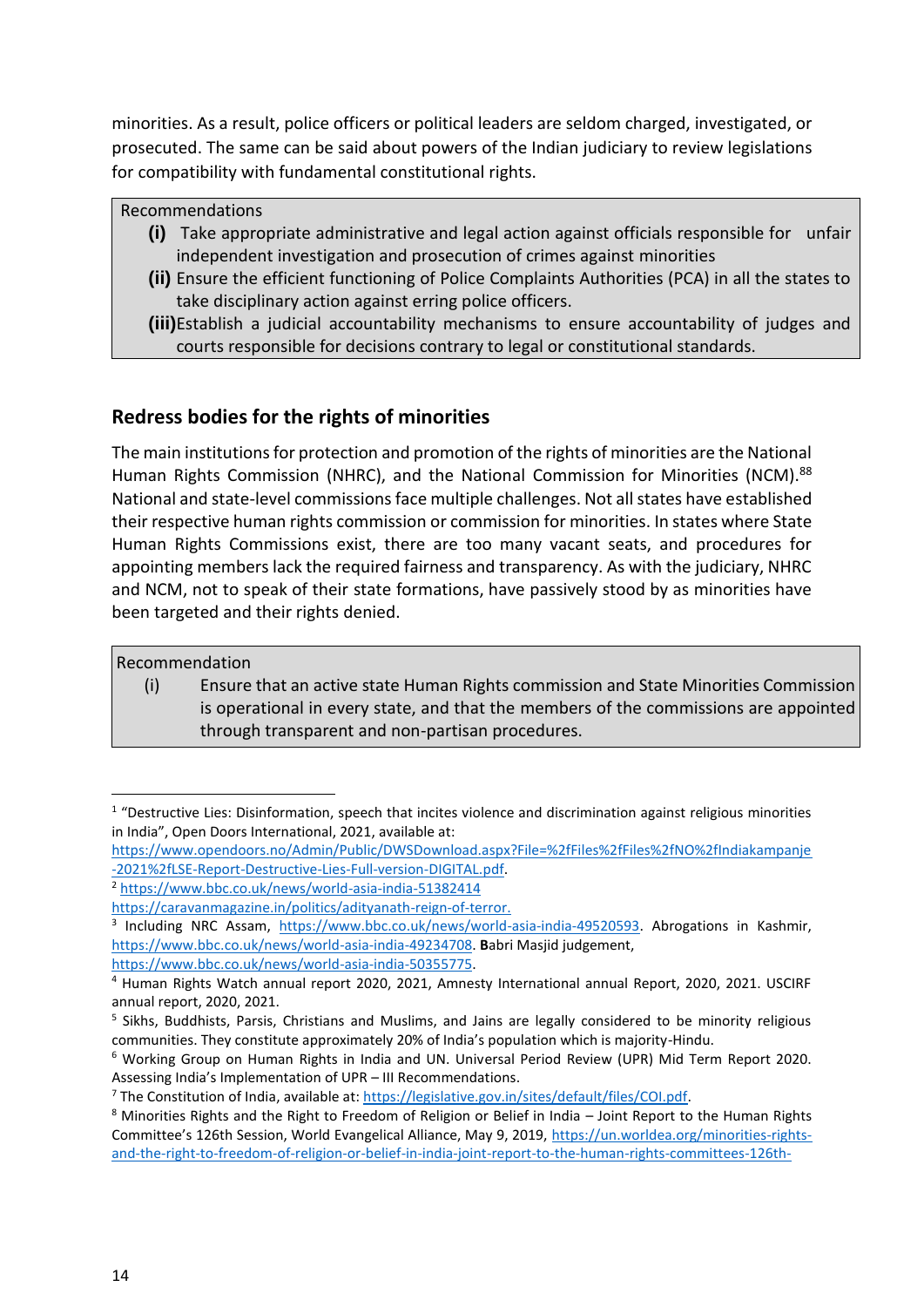[session/;](https://un.worldea.org/minorities-rights-and-the-right-to-freedom-of-religion-or-belief-in-india-joint-report-to-the-human-rights-committees-126th-session/) India: Anti-Conversion Laws Incentivize Violence Against Religious Minorities - Submission to the Human Rights Council, World Evangelical Alliance, February 3, 2021 [https://un.worldea.org/india-anti](https://un.worldea.org/india-anti-conversion-laws-incentivize-violence-against-religious-minorities-submission-to-the-human-rights-council/)[conversion-laws-incentivize-violence-against-religious-minorities-submission-to-the-human-rights-council/.](https://un.worldea.org/india-anti-conversion-laws-incentivize-violence-against-religious-minorities-submission-to-the-human-rights-council/)

9 In March 2008, Special Rapporteur on Freedom of Religion or Belief Asma Jahangir wrote: "the laws and bills on religious conversion in several Indian states should be reconsidered since they raise serious human rights concerns, in particular because of the use of vague or overbroad terminology and discriminatory provisions." Report of the Special Rapporteur on Freedom of Religion or Belief, Asma Jahangir, on her mission to India (3-20 March 2008), Addendum, A/HRC/10/8/Add.3, 26 January 2009, https://digitallibrary.un.org/record/647317

<sup>10</sup> Destructive Lies: Disinformation, speech that incites violence and discrimination against religious minorities in India", Open Doors International, 2021, [https://www.opendoors.no/Admin/Public/DWSDownload.aspx?File=%2fFiles%2fFiles%2fNO%2fIndiakampanje](https://www.opendoors.no/Admin/Public/DWSDownload.aspx?File=%2fFiles%2fFiles%2fNO%2fIndiakampanje-2021%2fLSE-Report-Destructive-Lies-Full-version-DIGITAL.pdf) [-2021%2fLSE-Report-Destructive-Lies-Full-version-DIGITAL.pdf;](https://www.opendoors.no/Admin/Public/DWSDownload.aspx?File=%2fFiles%2fFiles%2fNO%2fIndiakampanje-2021%2fLSE-Report-Destructive-Lies-Full-version-DIGITAL.pdf) South Asia State of Minorities Report 2021: Hate Speech against Minorities, [https://thesouthasiacollective.org/annual-reports/#202.](https://thesouthasiacollective.org/annual-reports/#202)

<sup>11</sup> [https://www.pewforum.org/2021/06/29/religion-in-india-tolerance-and-segregation/.](https://www.pewforum.org/2021/06/29/religion-in-india-tolerance-and-segregation/) 

<sup>12</sup> Office of State Coordinator NRC, *Publication of Final List 2019* (31 August 2019).

<sup>13</sup> The UN High Commissioner for Refugees, for example warned that NRC could leave "large numbers of people without a nationality' and be an 'enormous blow to global efforts to eradicate statelessness" UN High Commissioner [for Refugees expresses alarm at statelessness risk in India's Assam](https://www.unhcr.org/news/press/2019/9/5d6a24ba4/un-high-commissioner-refugees-expresses-alarm-statelessness-risk-indias.html) (1 September 2019).

14https://timesofindia.indiatimes.com/city/guwahati/aamsu-to-move-sc-against-order-to-delete-ineligiblenames-from-nrc/articleshow/78908630.cms.

<sup>15</sup> Human Rights Watch, "'[Shoot the Traitors](https://www.hrw.org/report/2020/04/09/shoot-traitors/discrimination-against-muslims-under-indias-new-citizenship-policy)': Discrimination Against Muslims under India's New Citizenship Policy," (April 2020).

Available at [:https://www.hrw.org/report/2020/04/09/shoot-traitors/discrimination-against-muslims-under](https://www.hrw.org/report/2020/04/09/shoot-traitors/discrimination-against-muslims-under-indias-new-citizenship-policy)[indias-new-citizenship-policy.](https://www.hrw.org/report/2020/04/09/shoot-traitors/discrimination-against-muslims-under-indias-new-citizenship-policy) See also OHCHR[, OL IND 13/2018](https://spcommreports.ohchr.org/TMResultsBase/DownLoadPublicCommunicationFile?gId=23884) (June 2018);OHCHR[, OL IND 29/2018](https://spcommreports.ohchr.org/TMResultsBase/DownLoadPublicCommunicationFile?gId=24247) (December 2018)

16[https://www.hindustantimes.com/india-news/assam-foreigners-tribunal-says-nrc-is-final-](https://www.hindustantimes.com/india-news/assam-foreigners-tribunal-says-nrc-is-final-101632222612470.html)[101632222612470.html.](https://www.hindustantimes.com/india-news/assam-foreigners-tribunal-says-nrc-is-final-101632222612470.html)

<sup>17</sup> [https://www.amnesty.be/IMG/pdf/rapport\\_inde.pdf.](https://www.amnesty.be/IMG/pdf/rapport_inde.pdf)

18[https://www.hrw.org/report/2020/04/09/shoot-traitors/discrimination-against-muslims-under-indias-new](https://www.hrw.org/report/2020/04/09/shoot-traitors/discrimination-against-muslims-under-indias-new-citizenship-policy)[citizenship-policy](https://www.hrw.org/report/2020/04/09/shoot-traitors/discrimination-against-muslims-under-indias-new-citizenship-policy)

[https://www.uscirf.gov/news-room/releases-statements/uscirf-releases-new-factsheet-indias-citizenship](https://www.uscirf.gov/news-room/releases-statements/uscirf-releases-new-factsheet-indias-citizenship-amendment-act)[amendment-act](https://www.uscirf.gov/news-room/releases-statements/uscirf-releases-new-factsheet-indias-citizenship-amendment-act)

[https://law.unimelb.edu.au/\\_\\_data/assets/pdf\\_file/0005/3769484/Citizenship-Amendment-Act-and-](https://law.unimelb.edu.au/__data/assets/pdf_file/0005/3769484/Citizenship-Amendment-Act-and-International-Law.pdf)[International-Law.pdf.](https://law.unimelb.edu.au/__data/assets/pdf_file/0005/3769484/Citizenship-Amendment-Act-and-International-Law.pdf)

<sup>19</sup> [New citizenship law in India 'fundamentally discriminatory'](https://news.un.org/en/story/2019/12/1053511) (UN human rights office, 13 December 2019); OHCHR [Amicus Brief](https://thewire.in/diplomacy/un-human-rights-chief-intervention-application-supreme-court-caa) on CAA before the Indian Supreme Court (3 March 2020).

 $20$ The UN High Commissioner for Human Rights called the CAA 'fundamentally discriminatory' [\(https://news.un.org/en/story/2019/12/1053511](https://news.un.org/en/story/2019/12/1053511) ) and has sought to intervene in the legal challenge against the legislation in the Supreme Court of India

[\(https://www.thehinducentre.com/resources/article30979486.ece/binary/pdf\\_upload-370845.pdf\)](https://www.thehinducentre.com/resources/article30979486.ece/binary/pdf_upload-370845.pdf).

21[https://www.uscirf.gov/news-room/releases-statements/uscirf-releases-new-factsheet-indias-citizenship](https://www.uscirf.gov/news-room/releases-statements/uscirf-releases-new-factsheet-indias-citizenship-amendment-act)[amendment-act.](https://www.uscirf.gov/news-room/releases-statements/uscirf-releases-new-factsheet-indias-citizenship-amendment-act) 

<sup>22</sup> [Lok Sabha elections 2019: BJP promises NRC replication across India in poll manifesto](https://www.newindianexpress.com/nation/2019/apr/09/lok-sabha-elections-2019-bjp-promises-nrc-replication-across-india-in-poll-manifesto-1962037.html) (The New Indian Express, 9 April 2019); [NRC Necessary for National Security, Will Be Implemented: Amit Shah in Kolkata](https://thewire.in/government/nrc-necessary-for-national-security-amit-shah) (The Wire, 1 October 2019).

<sup>23</sup> [https://theprint.in/judiciary/caa-case-comes-up-just-thrice-in-1-year-in-sc-despite-140-pleas-including-from](https://theprint.in/judiciary/caa-case-comes-up-just-thrice-in-1-year-in-sc-despite-140-pleas-including-from-un-body/579837/)[un-body/579837/.](https://theprint.in/judiciary/caa-case-comes-up-just-thrice-in-1-year-in-sc-despite-140-pleas-including-from-un-body/579837/)

<sup>24</sup> 'A Narrowing Space: Violence and discrimination against India's religious minorities', Center for Study of Society and Secularism & Minority Rights Group International, June 2017.

<sup>25</sup> [https://thewire.in/government/uttar-pradesh-cabinet-ordinance-punishment-cow-slaughter.](https://thewire.in/government/uttar-pradesh-cabinet-ordinance-punishment-cow-slaughter) 

<sup>26</sup> https://prsindia.org/files/bills\_acts/acts\_states/karnataka/2021/Act%201%20of%202021%20Karnataka.pdf.

<sup>27</sup> "Destructive Lies: Disinformation, speech that incites violence and discrimination against religious minorities in India", Open Doors International, 2021, available at: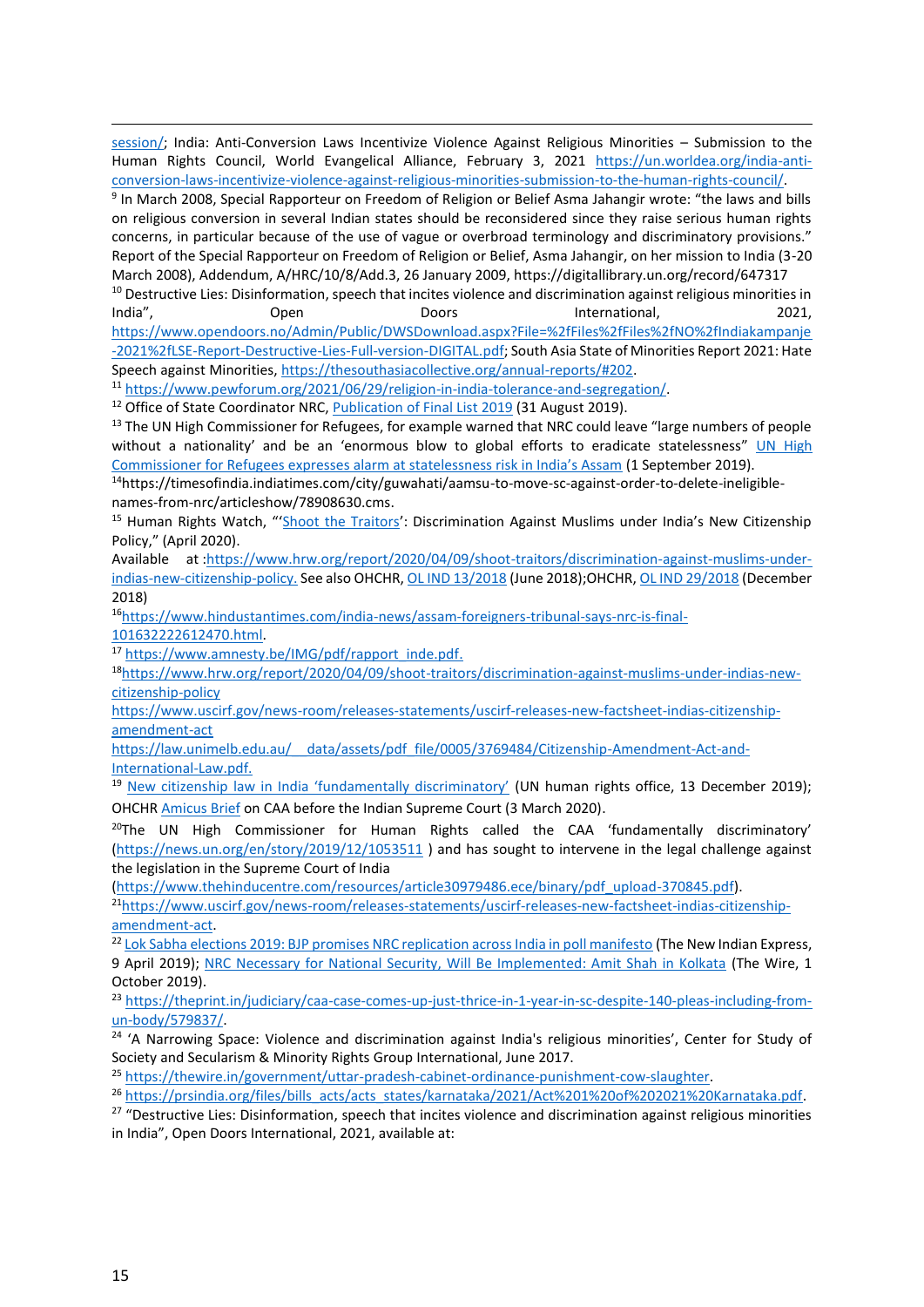[https://www.opendoors.no/Admin/Public/DWSDownload.aspx?File=%2fFiles%2fFiles%2fNO%2fIndiakampanje](https://www.opendoors.no/Admin/Public/DWSDownload.aspx?File=%2fFiles%2fFiles%2fNO%2fIndiakampanje-2021%2fLSE-Report-Destructive-Lies-Full-version-DIGITAL.pdf) [-2021%2fLSE-Report-Destructive-Lies-Full-version-DIGITAL.pdf.](https://www.opendoors.no/Admin/Public/DWSDownload.aspx?File=%2fFiles%2fFiles%2fNO%2fIndiakampanje-2021%2fLSE-Report-Destructive-Lies-Full-version-DIGITAL.pdf)

 $28$  Ibid.

<sup>29</sup> [https://thewire.in/law/watch-parts-of-ayodhya-judgment-laughable-different-standards-of-proof-unfair.](https://thewire.in/law/watch-parts-of-ayodhya-judgment-laughable-different-standards-of-proof-unfair)

<sup>30</sup> [https://caravanmagazine.in/religion/ayodhya-babri-masjid-ram-mandir-supreme-court-audrey-truschke.](https://caravanmagazine.in/religion/ayodhya-babri-masjid-ram-mandir-supreme-court-audrey-truschke) 31[https://www.barandbench.com/news/sri-krishna-janmabhoomi-allahabad-high-court-restores-plea-for](https://www.barandbench.com/news/sri-krishna-janmabhoomi-allahabad-high-court-restores-plea-for-handover-of-mathuras-shahi-masjid-mosque-site-to-hindus)[handover-of-mathuras-shahi-masjid-mosque-site-to-hindus.](https://www.barandbench.com/news/sri-krishna-janmabhoomi-allahabad-high-court-restores-plea-for-handover-of-mathuras-shahi-masjid-mosque-site-to-hindus)

<sup>32</sup> [https://scroll.in/article/1005307/thok-do-adityanath-governments-zero-tolerance-of-crime-leaves-a-trail-of](https://scroll.in/article/1005307/thok-do-adityanath-governments-zero-tolerance-of-crime-leaves-a-trail-of-victims)[victims.](https://scroll.in/article/1005307/thok-do-adityanath-governments-zero-tolerance-of-crime-leaves-a-trail-of-victims)

<sup>33</sup> The incidence has been so widespread that UN experts sent a communication to the Government of India on the subject in December 2018. Communication by UN mandate holders to the Government of India, [UA IND](https://spcommreports.ohchr.org/TMResultsBase/DownLoadPublicCommunicationFile?gId=24240)  [27/2018](https://spcommreports.ohchr.org/TMResultsBase/DownLoadPublicCommunicationFile?gId=24240) (11 December 2018); Human Rights Watch, World Report[, India](https://www.hrw.org/world-report/2021/country-chapters/india) (2021).

34 ['In BJP Rule, 31 Killed in Assam's Alleged Encounters –](https://scroll.in/article/1012903/framed-most-people-killed-in-assams-alleged-encounters-belong-to-ethnic-or-religious-minorities) Most Belong to Ethnic or Religious Minorities' (Scroll.in, 16 December 2021); '[Shoot Criminals If They Try to Escape: Assam CM Justifies Encounter Killings](https://www.outlookindia.com/website/story/india-news-shooting-should-be-the-pattern-if-criminals-try-to-escape-assam-cm/387188)' (Outlook, 6 July 2021); Assam CM Tweets [here](https://twitter.com/himantabiswa/status/1465935552868347904) an[d here](https://twitter.com/gpsinghips/status/1465787595216982017).

<sup>35</sup> Human Rights Watch, "Shoot the Traitors': Discrimination Against Muslims under India's New Citizenship [Policy"](https://www.hrw.org/report/2020/04/09/shoot-traitors/discrimination-against-muslims-under-indias-new-citizenship-policy) (April 2020).

<sup>36</sup> UN experts, on 9 October 2020, raised concern about among others, "violent attacks and harassment of peaceful anti CAA protesters, disproportionately targeting Muslim religious minority", in Uttar Pradesh in December 2019 and in Delhi in February 202[0AL IND 15/2020](https://spcommreports.ohchr.org/TMResultsBase/DownLoadPublicCommunicationFile?gId=25603) [DownLoadPublicCommunicationFile \(ohchr.org\).](https://spcommreports.ohchr.org/TMResultsBase/DownLoadPublicCommunicationFile?gId=25603) <sup>37</sup> '[CAA protests: Video shows police firing at protesters, contrary to UP DGP claims](https://gulfnews.com/world/asia/india/caa-protests-video-shows-police-firing-at-protesters-contrary-to-up-dgp-claims-1.1577078324096)' (Gulf News, 23 December 2019), 'Video Suggests UP Cop Opened Fire In [Kanpur, Contrary To 'No Police Firing' Claim'](https://www.ndtv.com/india-news/citizenship-amendment-act-protests-video-suggests-up-cop-opened-fire-in-kanpur-contrary-to-no-police-2152566?amp=1&akamai-rum=off.) (NDTV, 22 December 2019).

<sup>38</sup>['Meet the "Friends" of the Uttar Pradesh Police who Wielded batons against Muslims a Month ago'](https://scroll.in/article/950489/meet-the-friends-of-the-uttar-pradesh-police-who-wielded-batons-against-muslims-a-month-ago) (Scroll, 20 January 2020); [Video Contradicts UP Police's Claim of Not a 'Single Bullet' Fired at Anti-CAA Protesters,](https://thewire.in/law/up-police-video-protests) (The Wire, 22 December 2019).

39 [Assam: Police Open Fire at Locals Protesting Eviction Drive, Two Killed](https://thewire.in/rights/assam-police-open-fire-local-protesting-eviction-drive-darrang) (The Wire, 23 September 2021); Assam: [Police Opened Fire On Mob Protesting Against Eviction, Two Killed](https://www.outlookindia.com/website/story/india-news-assam-police-opened-fire-on-mob-protesting-against-eviction-two-killed/395573) (Outlook, 23 September 2021).

<sup>40</sup> CIVICUS, [India: Ongoing targeting of activists under anti-terror laws for their protests against citizenship law](https://www.civicus.org/index.php/media-resources/news/5561-india-ongoing-targeting-of-18-human-rights-defenders-under-anti-terror-laws-in-reprisal-for-their-protest-against-the-citizenship-amendment-act-2019) (26 January 2022); National Campaign Against Torture, [Unprovoked Police beatings, Unwarranted Deaths, and](about:blank)  [Uninterrupted Repression](about:blank) (June 2020) See section on misuse of counter-terrorism laws and for more factual

<sup>41</sup> In June 2020, UN special Rapporteurs and the Working group on Arbitrary Detention highlighted 11 cases of detention of anti-CAA protestors in Delhi Communication by UN mandate holders to the Government of India (11 June 2020) [AL IND 10/2020.](https://spcommreports.ohchr.org/TMResultsBase/DownLoadPublicCommunicationFile?gId=25343)

42[https://theprint.in/india/no-rectal-bleeding-but-police-thrashed-us-and-said-drink-urine-up-madrasa](https://theprint.in/india/no-rectal-bleeding-but-police-thrashed-us-and-said-drink-urine-up-madrasa-students/344634/)[students/344634/.](https://theprint.in/india/no-rectal-bleeding-but-police-thrashed-us-and-said-drink-urine-up-madrasa-students/344634/) 

<sup>43</sup> National Crime Records Bureau - [https://pqars.nic.in/annex/253/AU1830.pdf.](https://pqars.nic.in/annex/253/AU1830.pdf)

<sup>44</sup> A widely reported recent instance was the arrest of Siddique Kappan, a Muslim journalist, along with three other Muslims in October 2020, while on their way to interview the family of a Dalit woman who had been gang raped and murdered by "upper" caste men in Hathras, Uttar Pradesh5,000-Page UAPA Charge Sheet Filed [Against Journo Siddique Kappan](https://www.thequint.com/news/india/hathras-case-siddique-kappan-kerala-journalist-chargesheet-uapa#read-more) (Quint, 4 April 2021)**.**

<sup>45</sup> [UAPA slapped, 15 held in Assam for 'pro](https://indianexpress.com/article/north-east-india/assam/uapa-slapped-15-held-in-assam-for-pro-taliban-posts-7464904/)-Taliban' posts (Indian Express, 22 August 2021).

46[https://www.firstpost.com/india/editors-guild-says-deeply-shocked-by-uapa-against-journalists-reporting](https://www.firstpost.com/india/editors-guild-says-deeply-shocked-by-uapa-against-journalists-reporting-tripura-communal-violence-10118511.html)[tripura-communal-violence-10118511.html.](https://www.firstpost.com/india/editors-guild-says-deeply-shocked-by-uapa-against-journalists-reporting-tripura-communal-violence-10118511.html)

<sup>47</sup> [https://www.ohchr.org/en/press-releases/2021/07/india-death-custody-priest-stan-swamy-devastating-un](https://www.ohchr.org/en/press-releases/2021/07/india-death-custody-priest-stan-swamy-devastating-un-expert)[expert.](https://www.ohchr.org/en/press-releases/2021/07/india-death-custody-priest-stan-swamy-devastating-un-expert) 

<sup>48</sup> With authorities empowered to determine whether the accused are threat to national security or law and order, no formal charge is required, and with only limited judicial intervention.

<sup>49</sup> [Indian state uses draconian law to detain those accused of killing cows](https://www.reuters.com/article/uk-india-crime-idUKKBN2621GY) (Reuters, 11 September 2020) 50[https://theprint.in/india/no-rectal-bleeding-but-police-thrashed-us-and-said-drink-urine-up-madrasa](https://theprint.in/india/no-rectal-bleeding-but-police-thrashed-us-and-said-drink-urine-up-madrasa-students/344634/)[students/344634/.](https://theprint.in/india/no-rectal-bleeding-but-police-thrashed-us-and-said-drink-urine-up-madrasa-students/344634/)

https://www.telegraphindia.com/india/uttar-pradesh-police-accused-of-stripping-cleric/cid/1731127

<sup>51</sup> P Nair, "I felt like a Jew in Hitler's Germany" Sadaf Jafar on Police Detention". Outlook, January 15, 2020, quoted in Jaffrolet, C. (2021:383).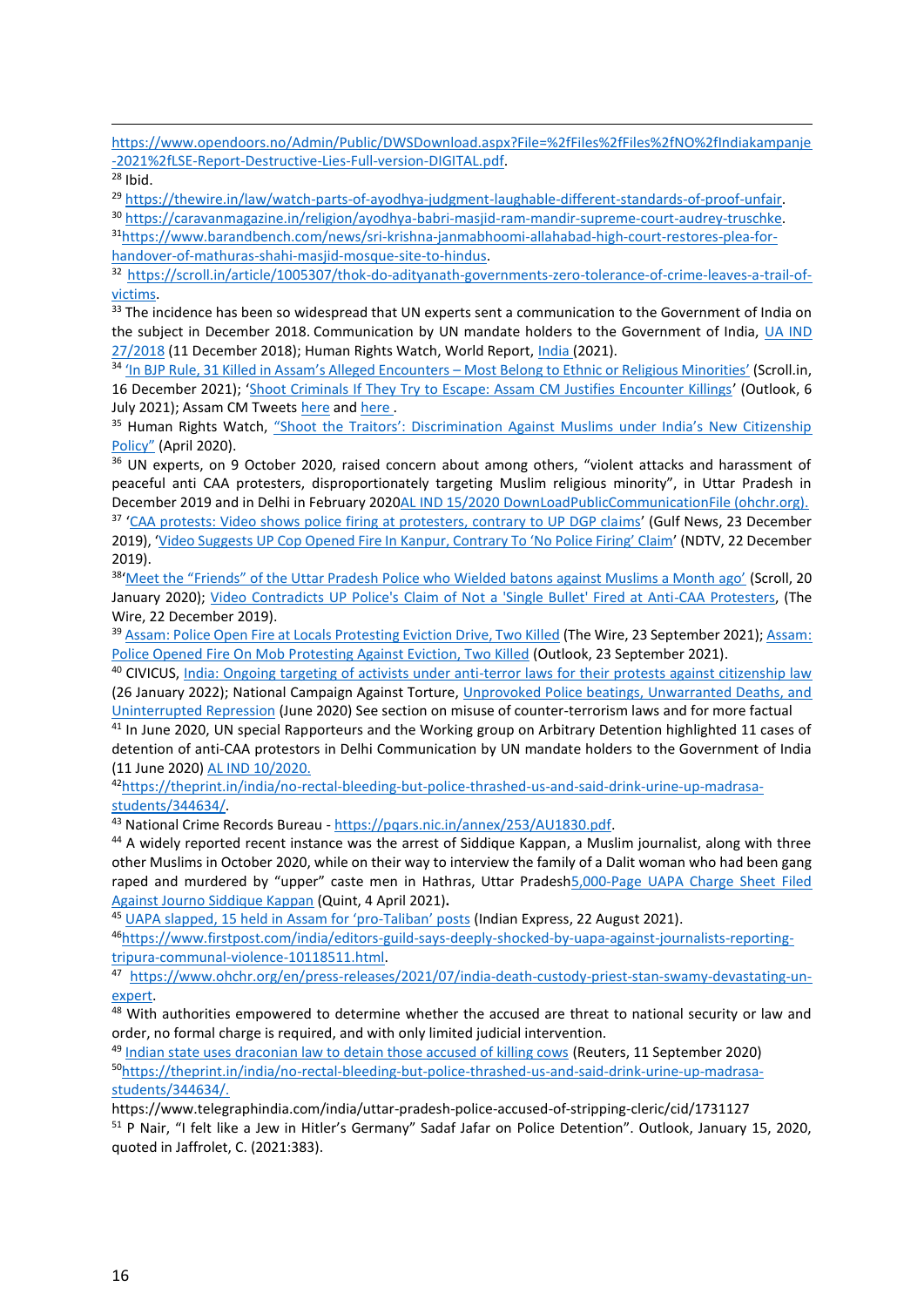<sup>52</sup> [Narendra Modi,](https://timesofindia.indiatimes.com/india/shaheen-bagh-jamia-are-a-plot-to-destroy-harmony-pm-modi/articleshow/73917319.cms) [Amit Shah,](https://www.newslaundry.com/2020/03/13/why-are-amit-shah-and-adityanath-not-being-blamed-for-the-delhi-carnage) [Subramanian Swamy,](https://www.un.org/en/genocideprevention/documents/18052020_SA%20note%20to%20media%20on%20India_final.pdf) [Anurag Thakur,](https://scroll.in/video/951289/watch-anurag-thakur-minister-of-state-for-finance-lead-goli-maaro-saalon-ko-slogans-at-rally) [Giriraj Singh,](https://twitter.com/girirajsinghbjp/status/1225268618683772928) [Yogi Adityanath,](https://www.newslaundry.com/2020/03/13/why-are-amit-shah-and-adityanath-not-being-blamed-for-the-delhi-carnage) [Tarun Chugh,](https://english.newstracklive.com/news/bjp-leader-tarun-chugh-calls-shaheen-baag-as-shaitaan-baag-mc23-nu-1066291-1.html) [Kapil Mishra,](https://scroll.in/video/947491/goli-maaro-saalo-ko-bjps-kapil-mishra-posts-video-of-his-peaceful-march-supporting-the-caa) [Parvesh Verma,](https://www.firstpost.com/politics/will-remove-shaheen-bagh-protesters-mosques-on-state-land-west-delhi-bjp-mp-parvesh-vermas-poll-promise-7965961.html) [Abhay Verma,](https://twitter.com/UdaySRana/status/1232338366986780673?ref_src=twsrc%5etfw%7Ctwcamp%5etweetembed%7Ctwterm%5e1232338366986780673%7Ctwgr%5e%7Ctwcon%5es1_&ref_url=https%3A%2F%2Fwww.thequint.com%2Fnews%2Findia%2Fbjp-mla-abhay-verma-video-shouts-goli-maaro-saalon-ko-slogan-laxmi-nagar) [Tajinder Bagga,](https://twitter.com/TajinderBagga/status/1222763303320969216) [Somasekhar Reddy.](https://indianexpress.com/article/india/karnataka-bjp-mla-somasekhara-reddy-threatens-anti-caa-protesters-6198602/)

<sup>53</sup> Kapil Mishra, a senior BJP politician popularized the violent slogan ("*Desh ke ghaddaron ko, goli maaron saalon ko*" (Shoot dead the bastards, traitors to the nation) in Delhi through large public rallies, tweets (shared by millions), and physically leading Hindu mobs in Northeast Delhi, sparking the violence that would leave over 53 dead in February 2020 [The Roots of the Delhi Riots: A Fiery Speech and an Ultimatum](https://www.nytimes.com/2020/02/26/world/asia/delhi-riots-kapil-mishra.html) (New York Times, 28 February 2020).

[AL IND 15/2020](https://spcommreports.ohchr.org/TMResultsBase/DownLoadPublicCommunicationFile?gId=25603) (pg. 2); [Video of the Speech and Ultimatum](https://scroll.in/video/947491/goli-maaro-saalo-ko-bjps-kapil-mishra-posts-video-of-his-peaceful-march-supporting-the-caa) (Scroll, 21 December 2019); Citizens Against Hate, [Darkness at Noon](https://citizensagainsthate.org/wp-content/uploads/2021/03/Darkness-at-Noon.pdf) (2020).

<sup>54</sup> The scale of these speeches led the UN Special Adviser on the Prevention of Genocide, Adama Dieng, in May 2020, expressing his concern over reports of increased hate speech and discrimination against Muslims in India [Note to Media on India by Under-Secretary-General Adama Dieng, United Nations Special Adviser on the](https://www.un.org/en/genocideprevention/documents/18052020_SA%20note%20to%20media%20on%20India_final.pdf)  [Prevention of Genocide](https://www.un.org/en/genocideprevention/documents/18052020_SA%20note%20to%20media%20on%20India_final.pdf) (18 May 2020).

This was followed by a group of UN experts, in October 2020, raising concern about "hate speech, violent attacks and harassment of peaceful anti CAA protesters, disproportionately targeting Muslim religious minority", in Uttar Pradesh in December 2019 and in Delhi in February 2020.

<sup>55</sup> [https://www.bbc.co.uk/news/world-asia-india-52147260.](https://www.bbc.co.uk/news/world-asia-india-52147260) 

56[https://www.newslaundry.com/2020/04/27/audit-of-bigotry-how-indian-media-vilified-tablighi-jamaat-over](https://www.newslaundry.com/2020/04/27/audit-of-bigotry-how-indian-media-vilified-tablighi-jamaat-over-coronavirus-outbreak)[coronavirus-outbreak.](https://www.newslaundry.com/2020/04/27/audit-of-bigotry-how-indian-media-vilified-tablighi-jamaat-over-coronavirus-outbreak)<br>
57

[https://strongcitiesnetwork.org/en/coronajihad-covid-19-misinformation-and-anti-muslim-violence-in](https://strongcitiesnetwork.org/en/coronajihad-covid-19-misinformation-and-anti-muslim-violence-in-india/)[india/.](https://strongcitiesnetwork.org/en/coronajihad-covid-19-misinformation-and-anti-muslim-violence-in-india/)

<sup>58</sup> [https://www.asianews.it/news-en/Hindu-nationalist-leader-call-for-beheading-of-converters-54347.html.](https://www.asianews.it/news-en/Hindu-nationalist-leader-call-for-beheading-of-converters-54347.html)

59 ['Stress on Hindu identity': BJP hate campaign in poll](https://www.aljazeera.com/news/2021/3/25/stress-on-hindu-identity-bjp-hate-campaign-in-poll-bound-assam)-bound Assam (Al-Jazeera, 25 March 2021).

<sup>60</sup> [Hindutva Leaders at Haridwar Event Call for Muslim Genocide](https://thewire.in/communalism/hindutva-leaders-dharma-sansad-muslim-genocide) (The Wire, 22 December 2021).

61[https://m.thewire.in/article/communalism/sadhvi-vibhanands-call-to-rape-muslim-women-with-impunity](https://m.thewire.in/article/communalism/sadhvi-vibhanands-call-to-rape-muslim-women-with-impunity-shows-hindutvas-politicsf-fear/amp)[shows-hindutvas-politicsf-fear/amp.](https://m.thewire.in/article/communalism/sadhvi-vibhanands-call-to-rape-muslim-women-with-impunity-shows-hindutvas-politicsf-fear/amp)

<sup>62</sup> [https://time.com/6140574/muslim-women-india/.](https://time.com/6140574/muslim-women-india/) 

<sup>63</sup> We're. Indians. Too. An analysis of escalating human rights violations against religious minority communities in India, Open Doors International, 2019, [https://www.opendoorsuk.org/about/how-we-help/advocacy/uk](https://www.opendoorsuk.org/about/how-we-help/advocacy/uk-india-resource-booklet.pdf)[india-resource-booklet.pdf.](https://www.opendoorsuk.org/about/how-we-help/advocacy/uk-india-resource-booklet.pdf)

<sup>64</sup> [https://www.hrw.org/news/2019/02/19/india-vigilante-cow-protection-groups-attack-minorities.](https://www.hrw.org/news/2019/02/19/india-vigilante-cow-protection-groups-attack-minorities)

<sup>65</sup> A key challenge is there is no official counting of hate crimes against religious minorities in India. Private initiatives too were reportedly forced to stop[. https://indianexpress.com/article/india/ncrb-leaves-out-data-on](https://indianexpress.com/article/india/ncrb-leaves-out-data-on-lynchings-khap-and-religious-killings-6081188/)[lynchings-khap-and-religious-killings-6081188/](https://indianexpress.com/article/india/ncrb-leaves-out-data-on-lynchings-khap-and-religious-killings-6081188/)

<sup>66</sup>[https://reutersinstitute.politics.ox.ac.uk/sites/default/files/2022-](https://reutersinstitute.politics.ox.ac.uk/sites/default/files/2022-01/RISJ_Final%20Report_Rachel_2021_Final.pdf)

[01/RISJ\\_Final%20Report\\_Rachel\\_2021\\_Final.pdf.](https://reutersinstitute.politics.ox.ac.uk/sites/default/files/2022-01/RISJ_Final%20Report_Rachel_2021_Final.pdf) Over 2/3rd of all cases occurred in states ruled by BJP or BJPled coalitions. Perpetrators in 3/4<sup>th</sup> of the cases in which information was available, belonged to Vishwa Hindu Parishad, Bajrang Dal or Shiv Sena, all with close links to BJP and part of the RSS family.

<sup>67</sup> [https://thewire.in/communalism/madhya-pradesh-dhar-communal-clash-raze.](https://thewire.in/communalism/madhya-pradesh-dhar-communal-clash-raze) 

<sup>68</sup> UP: Bajrang Dal Workers Create Ruckus, Shut [Muslim Shop Alleging 'Love Jihad' \(thewire.in\)](https://m.thewire.in/article/communalism/up-bajrang-dal-workers-create-ruckus-shut-muslim-shop-alleging-love-jihad/amp).

<sup>69</sup> ['Boycott Muslim Vendors': Chhattisgarh Villagers Seen Taking Oath in Viral Video \(thequint.com\).](https://www.thequint.com/news/india/boycott-muslim-vendors-chhattisgarh-villagers-seen-taking-oath-in-viral-video#read-more)

<sup>70</sup> Human Rights Watch, ["Shoot the Traitors': Discrimination Against Muslims under India's New Citizenship](https://www.hrw.org/report/2020/04/09/shoot-traitors/discrimination-against-muslims-under-indias-new-citizenship-policy)  [Policy"](https://www.hrw.org/report/2020/04/09/shoot-traitors/discrimination-against-muslims-under-indias-new-citizenship-policy) (April 2020); [Delhi Minority Commission, "Report of the DMC fact](https://archive.org/stream/DMC-delhi-riots-fact-finding-2020/Delhi-riots-Fact-Finding-2020_djvu.txt)-finding Committee on North-East Delhi [Riots of February 2020"](https://archive.org/stream/DMC-delhi-riots-fact-finding-2020/Delhi-riots-Fact-Finding-2020_djvu.txt) (27 June 2020); [Delhi Riots Death Toll at 53, Here Are the Names of the Victims](https://thewire.in/communalism/delhi-riots-identities-deceased-confirmed) (The Wire, 06 March 2020).

 $71$  In October 2020, several UN mandate holders had expressed their grave concern at the violent attacks targeting the Muslim religious minority and their places of worship as well as properties in Uttar Pradesh (UP) and in Delhi's North-East district, also noting a 'persistent climate of impunity and serious lack of accountability by the authorities and police. [AL/IND/15/2020](https://spcommreports.ohchr.org/TMResultsBase/DownLoadPublicCommunicationFile?gId=25603) (9 October 2020)[; Pehlu Khan Case: What Followed](https://www.thequint.com/news/india/pehlu-khan-lycnhing-accused-acquitted-jaipur-high-court-appeal)  [A Year After Acquittal of Accused](https://www.thequint.com/news/india/pehlu-khan-lycnhing-accused-acquitted-jaipur-high-court-appeal) (The Quint, 20 August 2020) [Meat Seller Dies in UP, Wife Blames Police While](https://www.thequint.com/news/india/butcher-in-bulandshahr-uttar-pradesh-dies-wife-blames-up-police)  [They Deny Claims](https://www.thequint.com/news/india/butcher-in-bulandshahr-uttar-pradesh-dies-wife-blames-up-police) (The Quint, 30 May 2021), [https://article-14.com/post/3-jharkhand-widows-struggle-to-get](https://article-14.com/post/3-jharkhand-widows-struggle-to-get-by-years-after-cow-vigilantes-lynched-their-husbands-61b81c428a932)[by-years-after-cow-vigilantes-lynched-their-husbands-61b81c428a932.](https://article-14.com/post/3-jharkhand-widows-struggle-to-get-by-years-after-cow-vigilantes-lynched-their-husbands-61b81c428a932)

<sup>72</sup> [Guwahati: Assam Police Beat up Local TV News Channel's Staff](https://thewire.in/rights/assam-guwahati-police-tv-channel) (The Wire, 13 December 2019).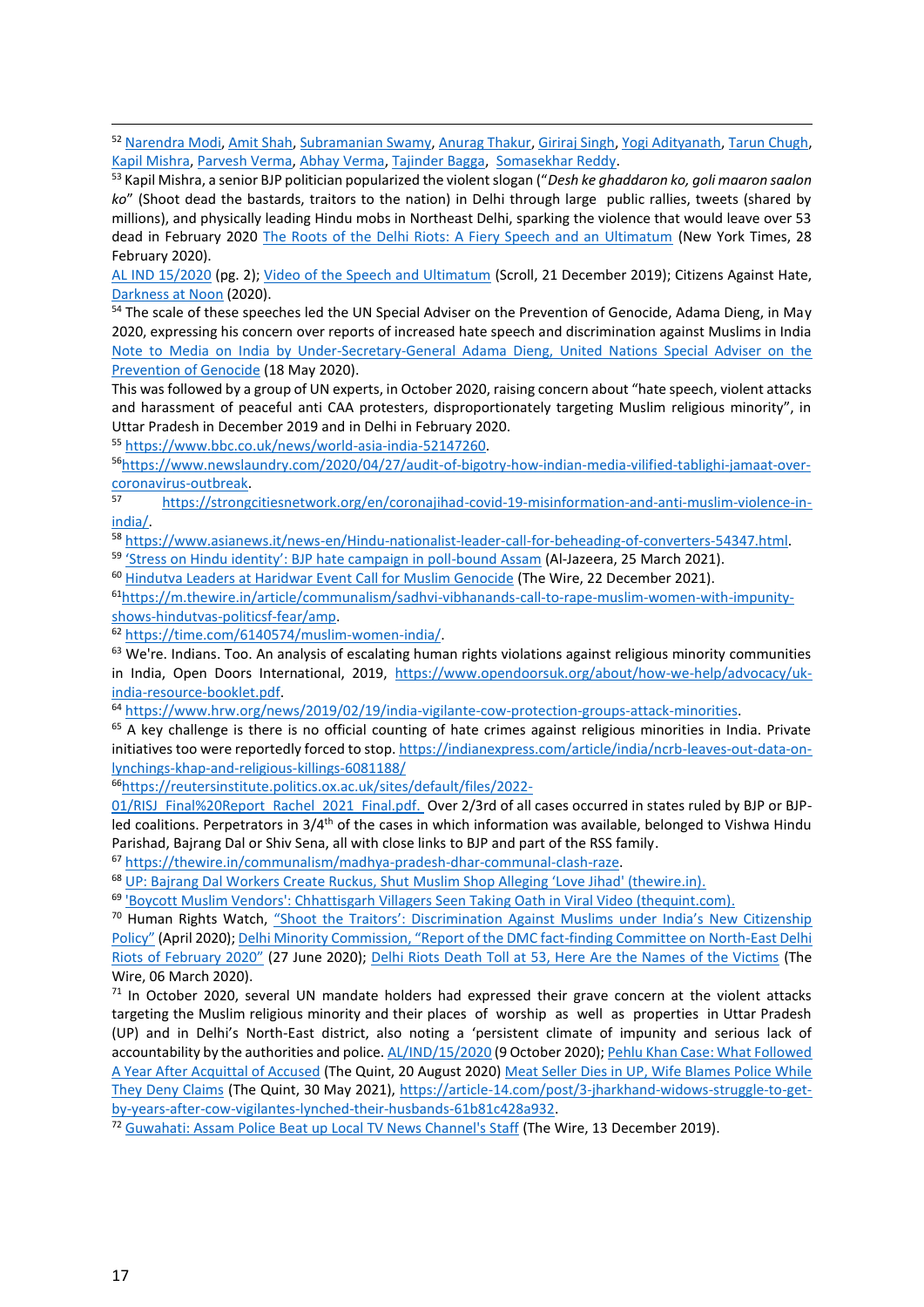<sup>73</sup> Police order [tweeted](https://twitter.com/ANI/status/1207567358002266118) by ANI, India muzzles citizenship law protests, detaining thousands and shutting down [Internet in several cities](https://www.washingtonpost.com/world/asia_pacific/india-muzzles-citizenship-law-protests-shutting-down-internet-and-detaining-protesters/2019/12/19/d5bc4ea6-21a7-11ea-b034-de7dc2b5199b_story.html) (The Washington Post, 19 December 2019).

 $74$  The UN had already issued a statement sharing concerns over the discriminatory law. New citizenship law in [India 'fundamentally discriminatory'](https://news.un.org/en/story/2019/12/1053511) (UN human rights office, 13 December 2019).

<sup>75</sup> Police order [tweeted](https://twitter.com/ANI/status/1207567358002266118) by ANI, India muzzles citizenship law protests, detaining thousands and shutting down [Internet in several cities](https://www.washingtonpost.com/world/asia_pacific/india-muzzles-citizenship-law-protests-shutting-down-internet-and-detaining-protesters/2019/12/19/d5bc4ea6-21a7-11ea-b034-de7dc2b5199b_story.html) (The Washington Post, 19 December 2019).

 $76$  Originally enacted in 1976 to curb foreign funding in domestic politics. For more on its implications on civil society, see G. Sampat, [Time to repeal FCRA](https://www.thehindu.com/opinion/lead/Time-to-repeal-the-FCRA/article16946222.ece) (The Hindu, 27 December 2016).

77 FCRA grants non-profit organizations in India the right to receive foreign contribution. Legislative amendment in 2010 made the license renewable every 5 years. In 2020, an amendment made requirements for renewal equivalent to a new application.

<sup>78</sup> According to government sources, out of the 6000 NGOs whose FCRA was revoked, 5,789 organizations had not applied for the mandatory renewal of license. However, an unknown number of NGOs who lost their FCRA had indeed applied and were able to prove that they had applied. The licenses of 179 organizations were canceled presumably in violation of FCRA regulation.

 $79$  In February 2020, the government canceled the FCRA licenses of five Christian Evangelical and Protestant organizations, alleging proselytizing. In September 2020, Amnesty International India ceased operations in the country after the government froze its bank accounts in response to a FCRA investigation. Missionaries of Charity and Oxfam India had their FCRA license revoked in January 2022. Missionaries of Charity's had their FCRA reinstated following international outcry. The Centre for Promotion of Social Concerns and People's Watch had their respective FCRA licenses revoked in parallel with other acts of harassment by authorities.

80 Faith-based organizations of Christians and Muslims, as well as human rights groups have been targeted for shut down on the pretext also of financial crimes, including Lawyers Collective, Mumbai / New Delhi, Centre for Justice and Peace, Mumbai, Centre for Equity Studies, New Delhi, and Human Rights Law Network, New Delhi, using Prevention of Money Laundering Act; on the pretext of spreading COVID-19, specifically Tablighi Jamaat, New Delhi and on charges of terrorism and other 'disruptive activities', including Jamaat e Islami, Kashmir.

81 In October 2020, the High Commissioner for Human Rights Michelle Bachelet said in a statement that the overbroad and vaguely formulated FCRA provisions are "open to abuse" and that the Act is "indeed actually being used to deter or punish NGOs for human rights reporting and advocacy that the authorities perceive as critical in nature."

 $82$  For a review of working of programs created for minorities recommended by the government appointed Sachar Committee to document exclusion of Muslims, see *Promises to Keep – Investigating Government's Response to Sachar Committee Recommendations* (New Delhi: Centre for Equity Studies, 2011 rev. 2014), 94, [http://www.accountabilityindia.in/sites/default/files/document-](http://www.accountabilityindia.in/sites/default/files/document-library/promises_to_keep_investigating_governments_response.pdf)

library/promises to keep investigating governments response.pdf.

83 A study of over 350 NGOs working with Muslims from across eight states revealed that while over 70 per cent of NGOs headed by non-Muslims had access to international funds, only 30.5 per cent of those headed by Muslims had similar access. Likewise, nearly 50 per cent of NGOs headed by non-Muslims had accessed Indian donor agencies, while just over 21 per cent of Muslim-headed NGOs have this access. See Farah Naqvi, *Working With Muslims: Beyond Burqa and Triple Talaq* (Gurgaon: Three Essays Collective, 2018).

84 Research has shown for instance, that implementation of Multi Sectoral Development Programme (MSDP) the flagship minority development program created out of the Sachar Committee process - laboring between seeking to fill development gaps suffered by Muslims / concentrated pockets, and the urge by authorities not to be seen to cater exclusively to Muslim needs (and those of other minorities). Centre for Equity Studies. *Promises to Keep.* 

85 Summary and Recommendations of the Kundu Committee. 4<sup>th</sup> December 2014.

[https://twocircles.net/2014dec04/1417692480.html.](https://twocircles.net/2014dec04/1417692480.html) 

86 Against a 14% share of national population, Muslim representation in the lower house of Parliament currently is 4.9%. Similar is the situation among the permanent bureaucracy: only 3.7 % successful entrants to the central civil service in its last round of recruitment were Muslim, while none of the over 28 state police chiefs and state chief secretaries, the senior-most state level civil servant, currently, is Muslim. Only one of the 33 judges of Supreme Court is Muslim, whilst there is no Muslim member on the board of governors of India's top professional colleges (Indian Institute of Technology, Indian Institute of Management and All India Institute of